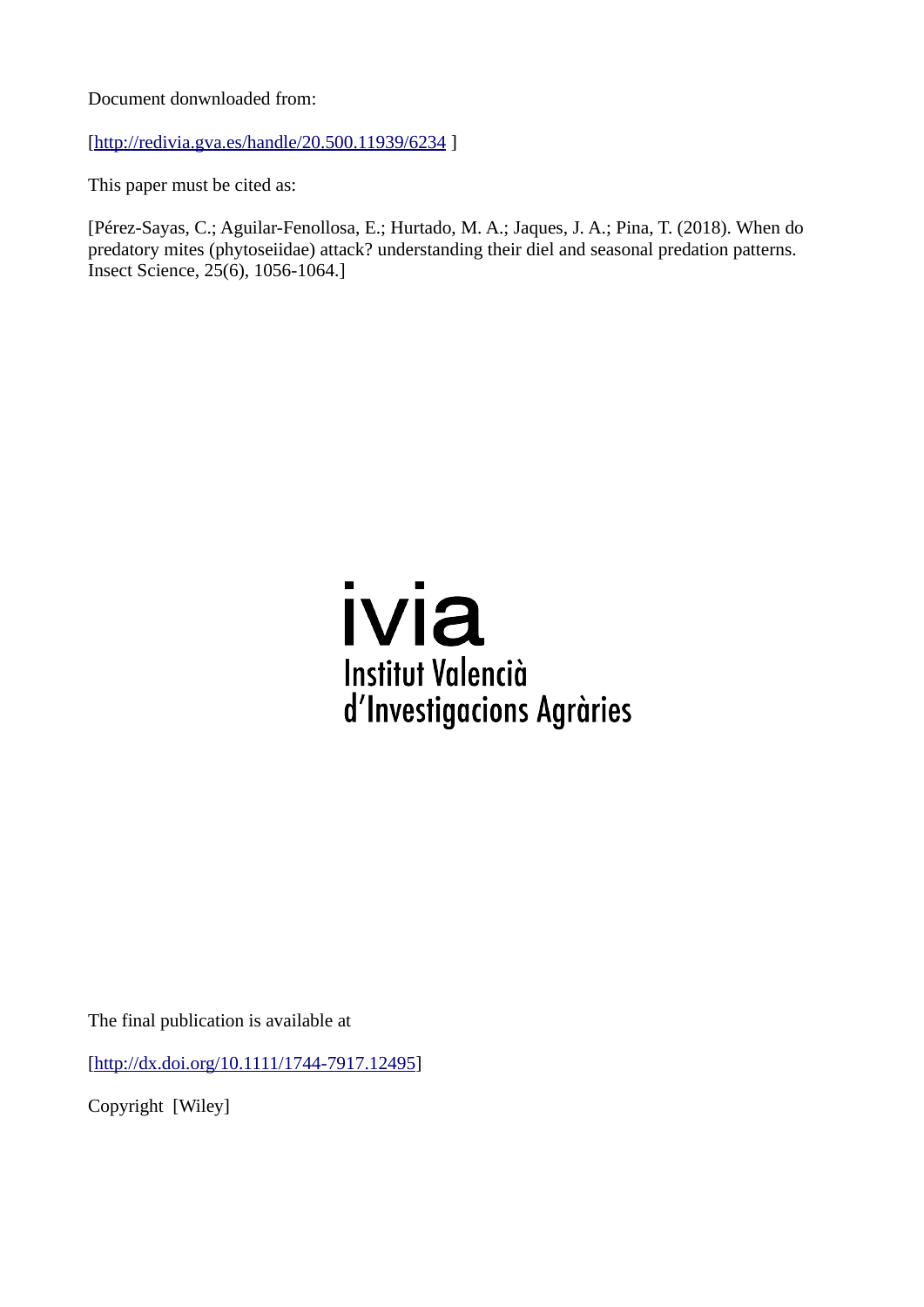Author running head: *C. Pérez-Sayas et al.*

Title running head: *Diel and seasonal predation patterns*

Correspondence: Tatiana Pina Desfilis, Universitat Jaume I, Departament de Ciències Agràries i del Medi Natural, Campus del Riu Sec, 12071, Castelló de la Plana, Spain Tel: +34 964 728041; fax: +34 964 728216; email: pina@uji.es

\* Josep A. Jaques was formerly Josep A. Jacas

**When do predatory mites (Phytoseiidae) attack? Understanding their diel and seasonal predation patterns**

Consuelo Pérez-Sayas<sup>1</sup>, Ernestina Aguilar-Fenollosa<sup>1, 2</sup>, Mónica A. Hurtado<sup>1</sup>, Josep A. Jaques<sup>1,\*</sup> and Tatiana Pina<sup>1</sup>

<sup>1</sup>*Universitat Jaume I (UJI), Departament de Ciències Agràries i del Medi Natural, Unitat Associada d'Entomologia Agrícola, UJI-IVIA. Avda. Vicent Sos Baynat, s/n, Campus del Riu* 

This is an Accepted Article that has been peer-reviewed and approved for publication in the Insect Science but has yet to undergo copy-editing and proof correction. Please cite this article as doi: [10.1111/1744-7917.12495.](https://doi.org/10.1111/1744-7917.12495)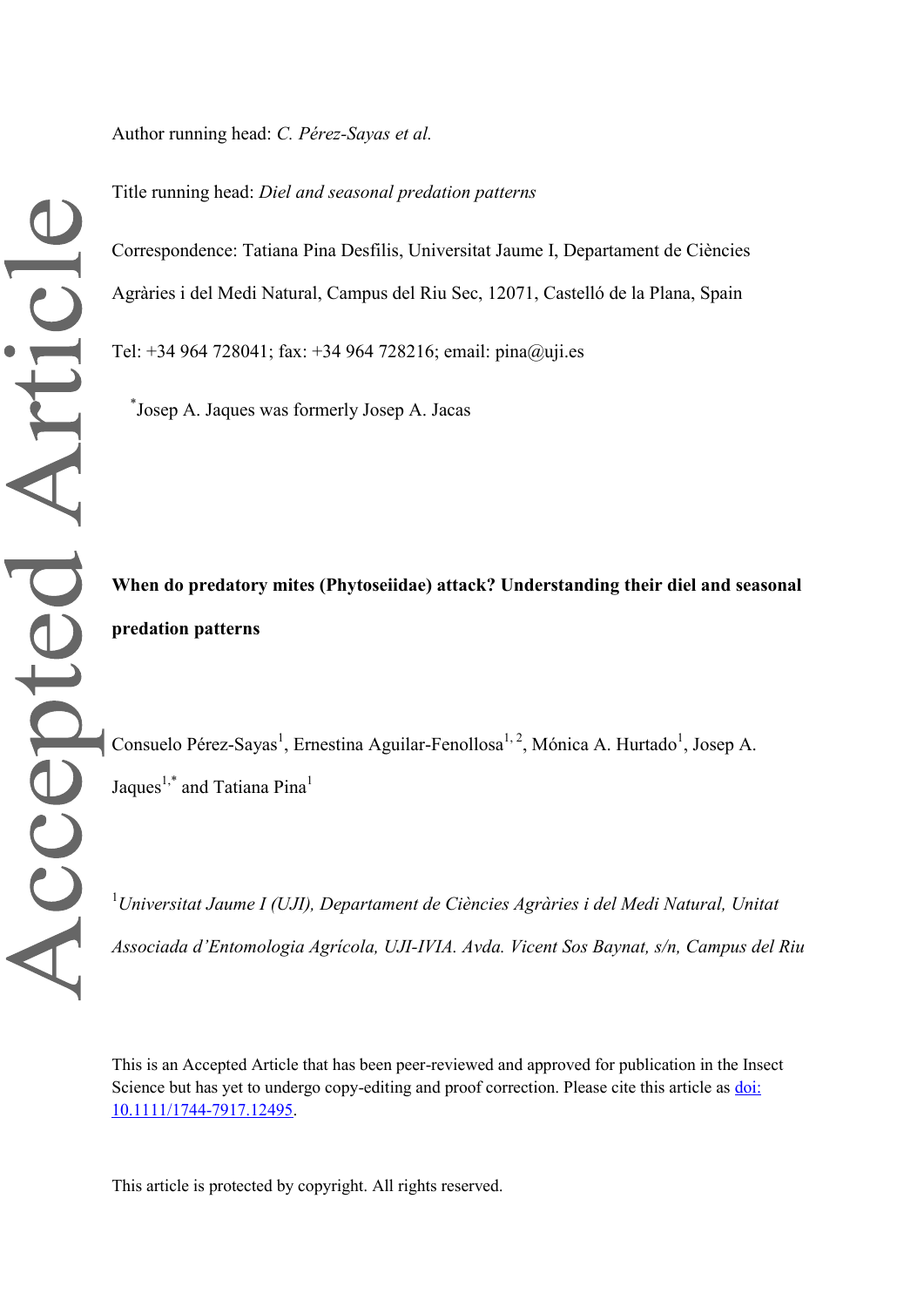#### **Abstract**

Accepted Article

Predatory mites of the Phytoseiidae family are considered one of the most important groups of natural enemies used in biological control. The behavioral patterns of arthropods can differ greatly daily and seasonally; however, there is a lack of literature related to Phytoseiidae diel and seasonal predation patterns. The predatory activity of three phytoseiid species (two Tetranychidae-specialists, *Phytoseiulus persimilis* and *Neoseiulus californicus*, and one omnivore, *Euseius stipulatus*) that occur naturally in Spanish citrus orchards was observed under laboratory conditions in winter and summer. The temperature and photoperiod of the climatic chamber where the mites were reared did not change during the experiment. Our study demonstrates that phytoseiids can exhibit diel and seasonal predatory patterns when feeding on *Tetranychus urticae* (Acari: Tetranychidae). *Neoseiulus californicus* was revealed to be a nocturnal predator in summer but diurnal in winter. In contrast, *P. persimilis* activity was maximal during the daytime, and *E. stipulatus* showed no clear daily predation patterns. The predatory patterns described in this study should be taken into account when designing laboratory studies and also in field samplings, especially when applying molecular techniques to unveil trophic relationships.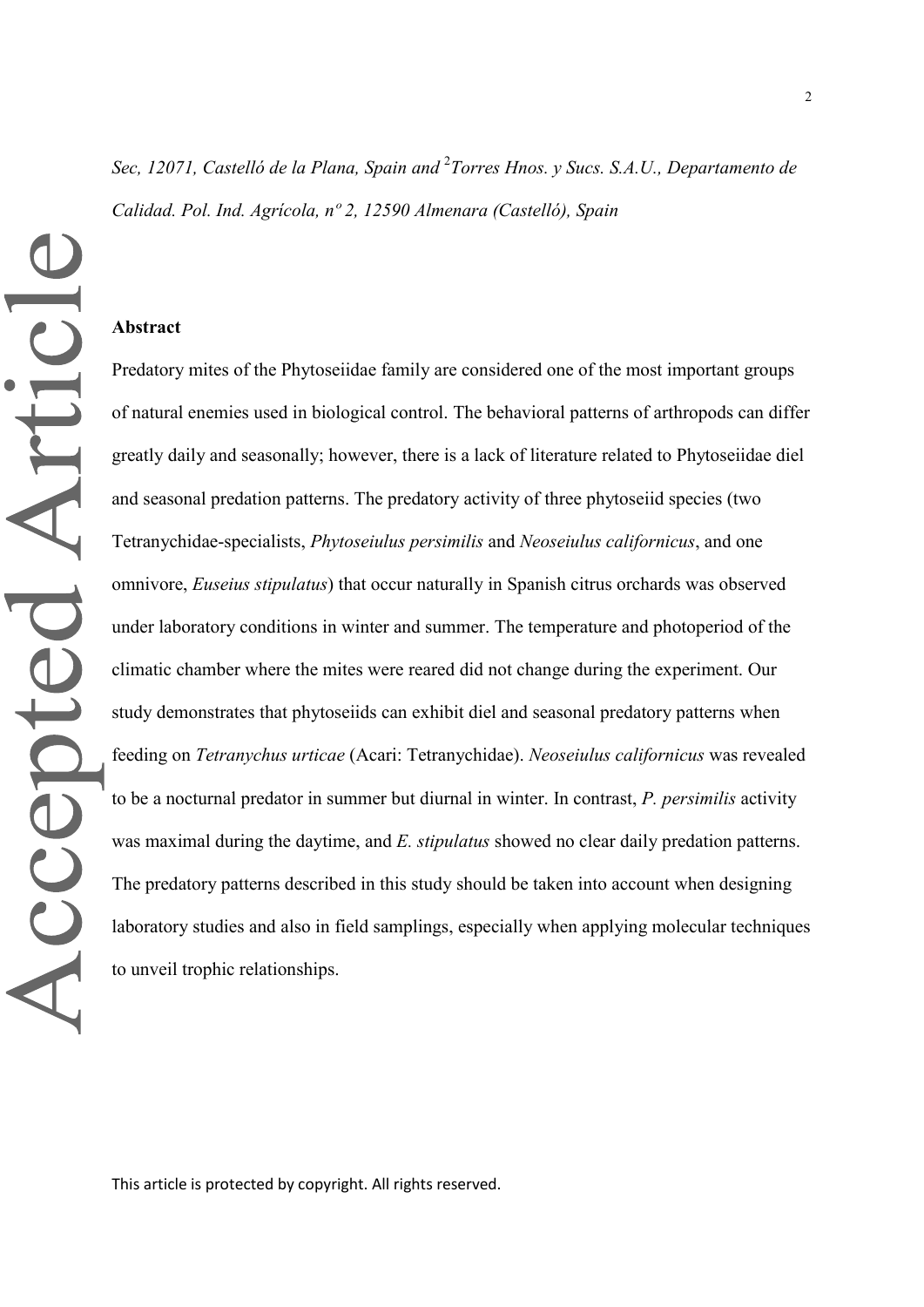**Key words** molecular techniques; photoperiod; phytoseiids; predation behavior; *Tetranychus urticae*

## **Introduction**

Arthropod species are subject to environmental rhythms, and their behavioral patterns can differ greatly daily and seasonally (Weber *et al*., 2008; Saunders, 2010). Circadian rhythms of activity can allow the coexistence of species sharing the same habitat (Schoener, 1974), and in a biological control scenario, they may be key in shaping communities of pests and their natural enemies. Therefore, the identification of these patterns can allow the full exploitation of ecosystem services such as biological control. Indeed, it is known that predators in a given system exhibit different predatory activity based on spatial (microhabitat) and temporal (season, time of day) traits (Straub *et al*., 2008; Snyder, 2009). Searching rhythms in many arthropods seem to have evolved in response to resource competition or predation (Bell, 1990). Conclusive evidence of predation can be obtained only by direct observation of prey consumption by a predator, identification of feces or prey remains with orthodox methods such as dissection and subsequent visual gut-content identification, or the use of molecular tools specially designed to identify both prey and predator (Furlong, 2015; Pérez-Sayas *et al*., 2015; González-Chang *et al*., 2016). In all these cases, laboratory experiments or samplings do not separately evaluate day and night time activities. Consequently, the contribution of nocturnal predation may be underrepresented due to the cryptic feeding activity patterns of nocturnal predators, which may actually play a greater role than has been recognized (Vickerman & Sunderland, 1975; Pfannenstiel, 2008; Durham *et*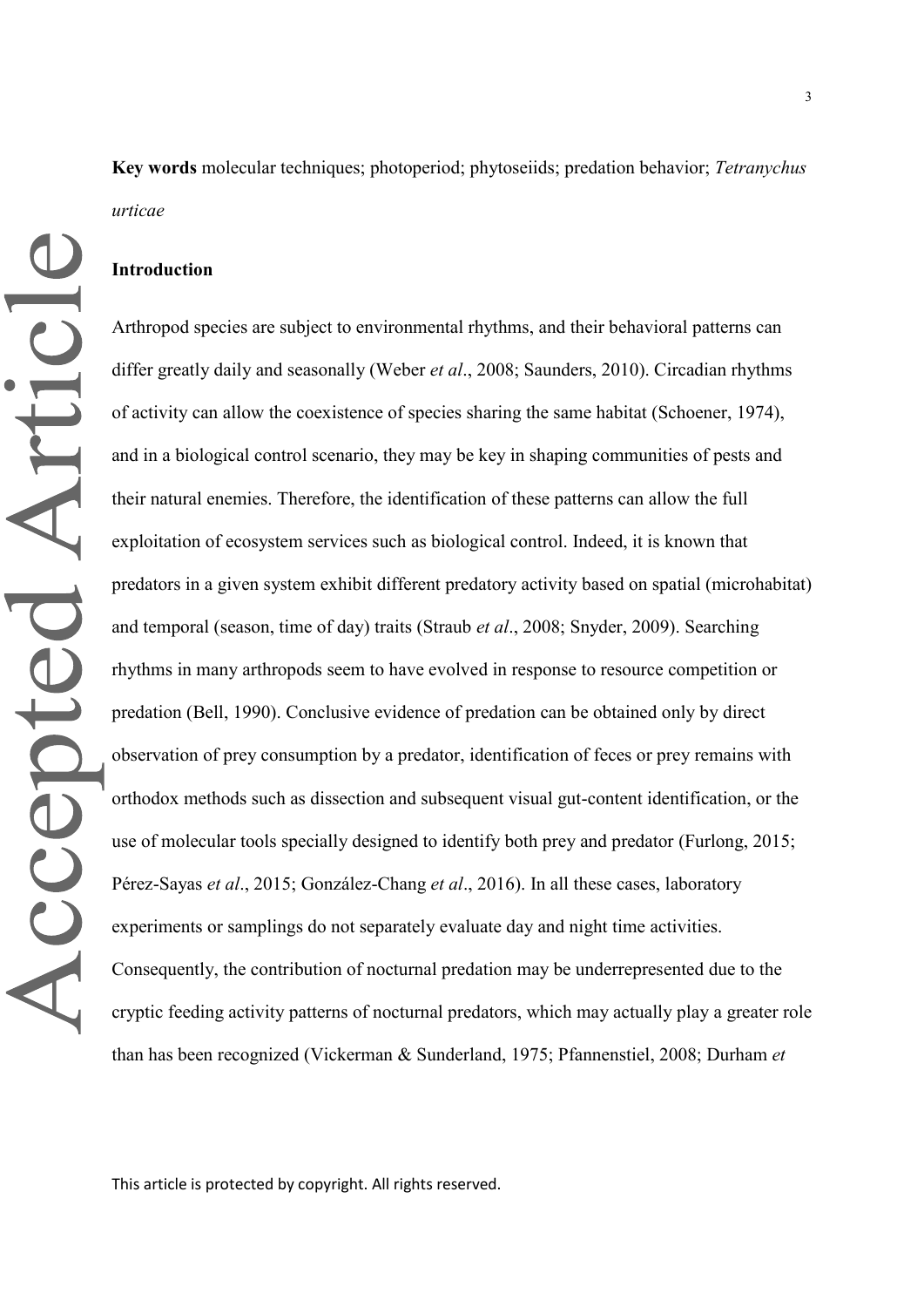*al*., 2009). In other words, experiments not distinctly addressing day and night periods may not show a detailed picture of predator-prey relationships.

Accepted Article

An increasing number of studies promotes the adjustment of the field sampling time with the diel activity pattern of predators to obtain accurate estimations of their actual density and diversity. For instance, among Chelicerata, different types of diel activity patterns have been described (Jackson & Poulsen, 1990; Kazak *et al*., 2004; Pekár *et al*., 2005). Salticidae are almost exclusively diurnal, while other predatory spider families such as Araneidae, Agelenidae, Clubionidae, Corrinnidae, Lycosidae and Miturgidae are nocturnal or exhibit periods of nocturnal activity (Costello & Daane, 2005; Woltz & Landis, 2014). In cursorial spiders, which are important predators of moth eggs in cotton, soybean, and corn, predation occurs mainly after dark (Pfannenstiel & Yeargan, 2002; Pfannenstiel, 2008; Durham *et al*., 2009). Among the Acari, several studies have focused on the diel activity pattern and distribution on the plant of predatory mites (Phytoseiidae) (for example, Fleschner *et al*., 1955; Garcia-Marí *et al*., 1985; Magalhães *et al*., 2002; Onzo *et al*., 2003, 2010; Villanueva & Childers, 2005). However, there is a lack of literature related to daily and seasonal predation patterns.

Predatory mites of the Phytoseiidae family are considered one of the most important groups of natural enemies used in biological control worldwide (Helle & Sabelis, 1985). They can regulate densities of different pest species, such as phytophagous mites, thrips, and whiteflies (Helle & Sabelis, 1985; Gerson *et al*., 2003; Zhang, 2003). In Spanish citrus orchards, there is a complex acarofauna population comprising two main herbivores, the Tetranychidae *Tetranychus urticae* Koch and *Panonychus citri* (McGregor), and several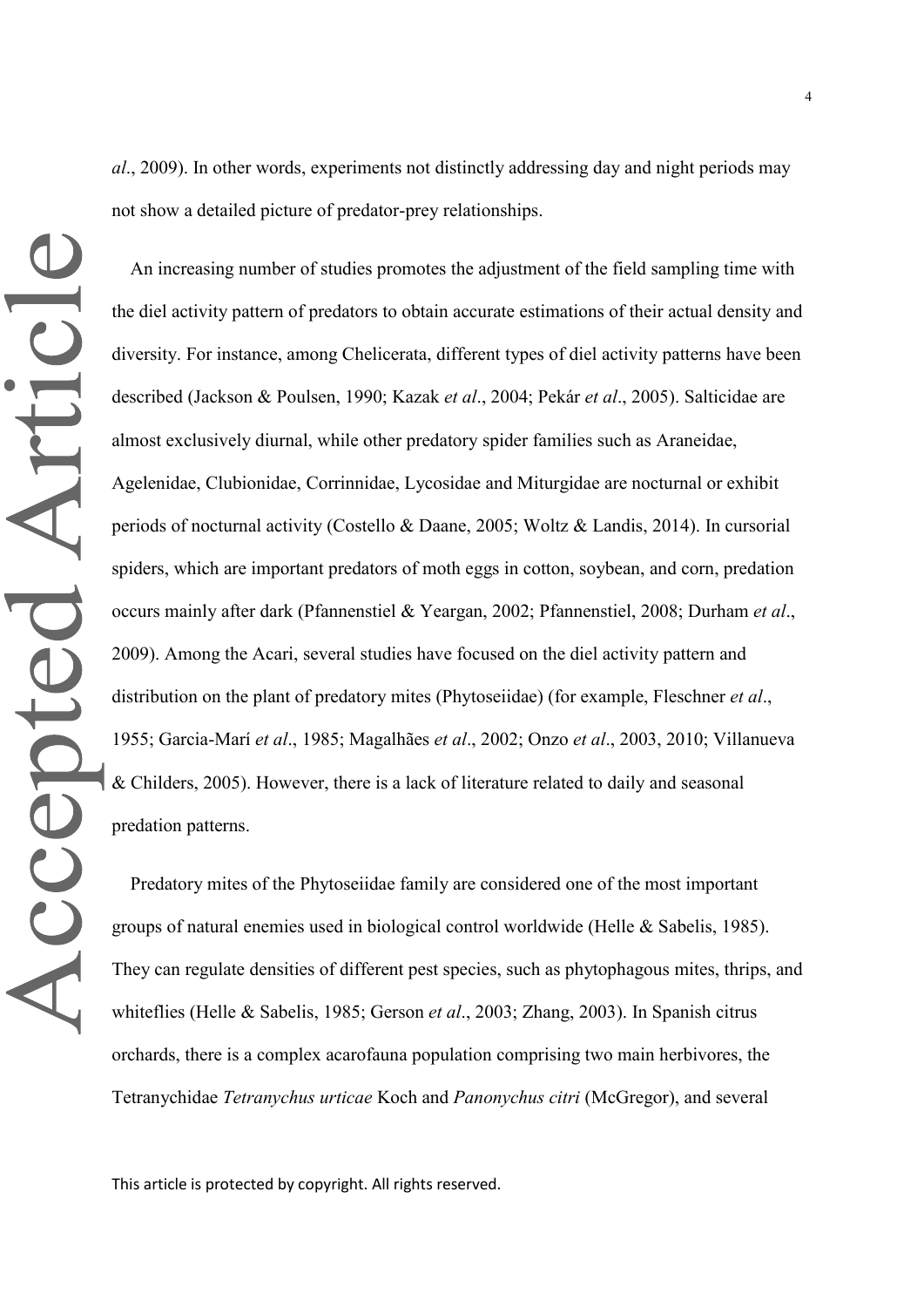predatory mites belonging to the Phytoseiidae family (Abad-Moyano *et al*., 2009a; Aguilar-Fenollosa *et al*., 2011a, 2011b; Jaques *et al*., 2015). Recently, our research group developed a multiplex PCR method for disentangling trophic relationships among these mites (Pérez-Sayas *et al*., 2015). With this molecular tool, we were able to identify the two tetranychids and the six most abundant phytoseiid species in Spanish clementine orchards (Aguilar-Fenollosa *et al*., 2011a, 2011b; Jaques *et al*., 2015) and to detect both tetranychid mite species in the predators' gut content. However, prey detection changed over time and depended on the predator-prey combination (Pérez-Sayas *et al*., 2015). Furthermore, corrected predation values, used to quantify the relative importance of each predator (Greenstone *et al*., 2014), highlighted the higher importance of the omnivorous *Euseius stipulatus* (Athias-Henriot) when compared with the *T. urticae* specialist *Phytoseiulus persimilis* Athias-Henriot (Pérez-Sayas *et al*., 2015). However, this importance was accredited due to its higher abundance in the field (7 times higher than that of *P. persimilis*) given that *E. stipulatus* was far less effective than expected as it preferred to feed on other food sources whereas *P. persimilis* specimens mostly preyed on tetranychids. Accordingly, *P. persimilis* was the most effective biological control agent in the system (Pérez-Sayas *et al*., 2015). However, the tetranychid specialist *Neoseiulus californicus* (McGregor), which is usually present in this system at densities above those of *P. persimilis* (Aguilar-Fenollosa *et al*., 2011b), was barely found during these field samplings, which took place mainly during the day in summer (Pérez-Sayas *et al*., 2015). Moreover, previous semi-field trials where *N. californicus* was released showed that this species was prone to seek refuge in citrus branches and trunks (Pina *et al*., 2013). The differences in prey detection over time between phytoseiid species, which is limited by the duration of the digestive process, the irregular phytoseiid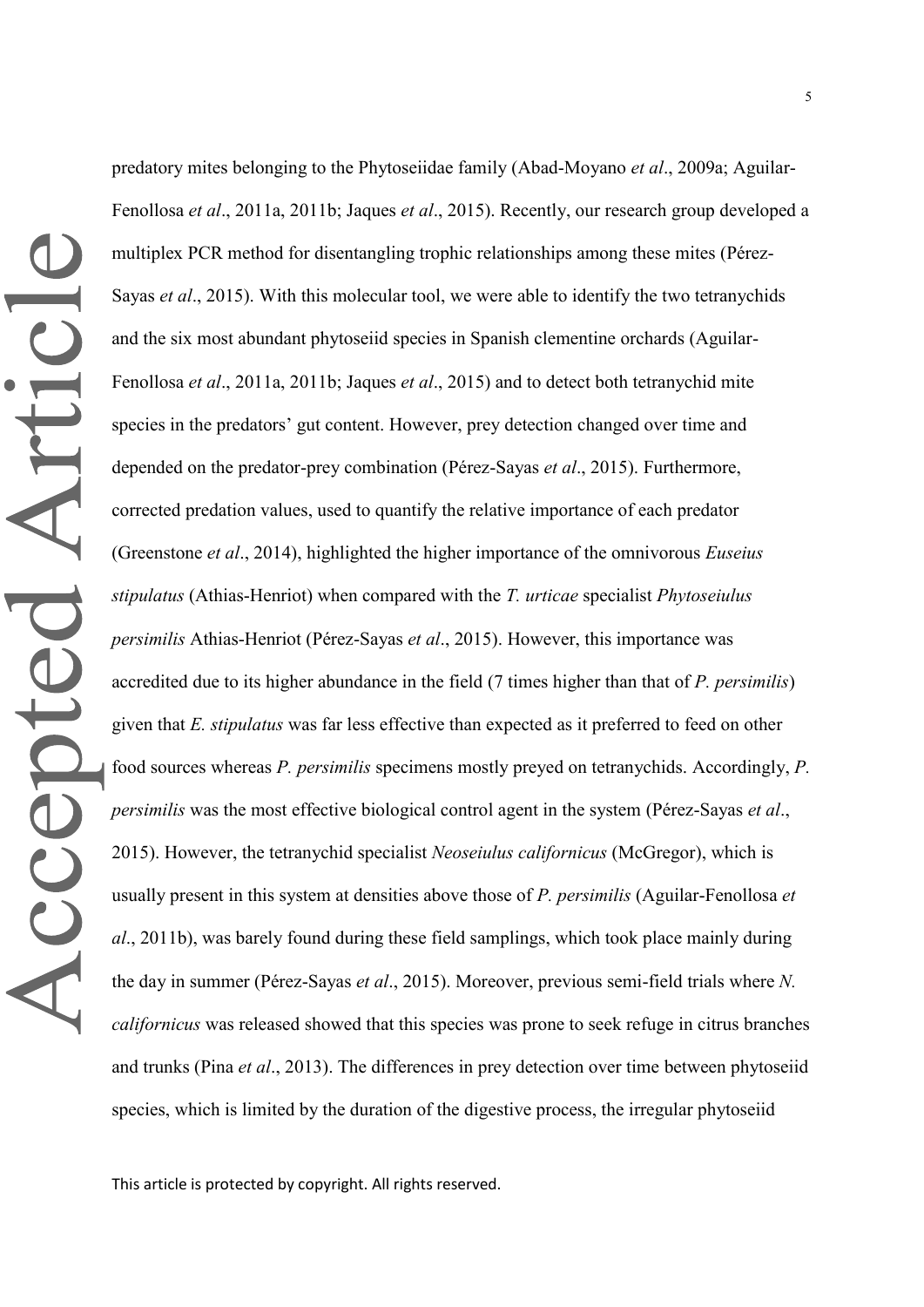captures during diurnal field samplings, and the existence of nocturnal predatory species among the Chelicerata led us to hypothesize that phytoseiids could exhibit different diel predation patterns that could also change with season. If these patterns were confirmed, a tuning of the samplings would be required to reveal the actual contribution of the different phytoseiid species. Therefore, the objective of this study was to determine whether phytoseiids exhibit different predation patterns based on the day and season.

#### **Materials and methods**

*Mites*

*Tetranychus urticae* individuals used as prey were originally collected in 2001 from clementine orchards located in La Plana region (Castelló, Spain). Colonies were maintained on bean plants (*Phaseolus vulgaris* L. [Fabaceae] cv. Chico) in a climatic chamber at 22 ± 3 °C,  $60\%$ –80% of relative humidity (RH) and a photoperiod of 16 : 8 light : dark (L : D) h. Bean plants were grown in a pesticide-free greenhouse.

*Euseius stipulatus* individuals used in the experiment were collected from clementine orchards in Montcada (Valencia, Spain). *Neoseiulus californicus* and *P. persimilis* individuals came from a laboratory colony initiated from specimens purchased from Koppert Biological Systems S.L. (Spical and Spidex, respectively). *Neoseiulus californicus* and *P. persimilis* were reared as described by Overmeer (1985a). *Tetranychus urticae-*infested bean leaves were added as food. The *E. stipulatus* rearing unit was slightly modified due to their different feeding requirements. This phytoseiid was reared on upside-down bean leaves, and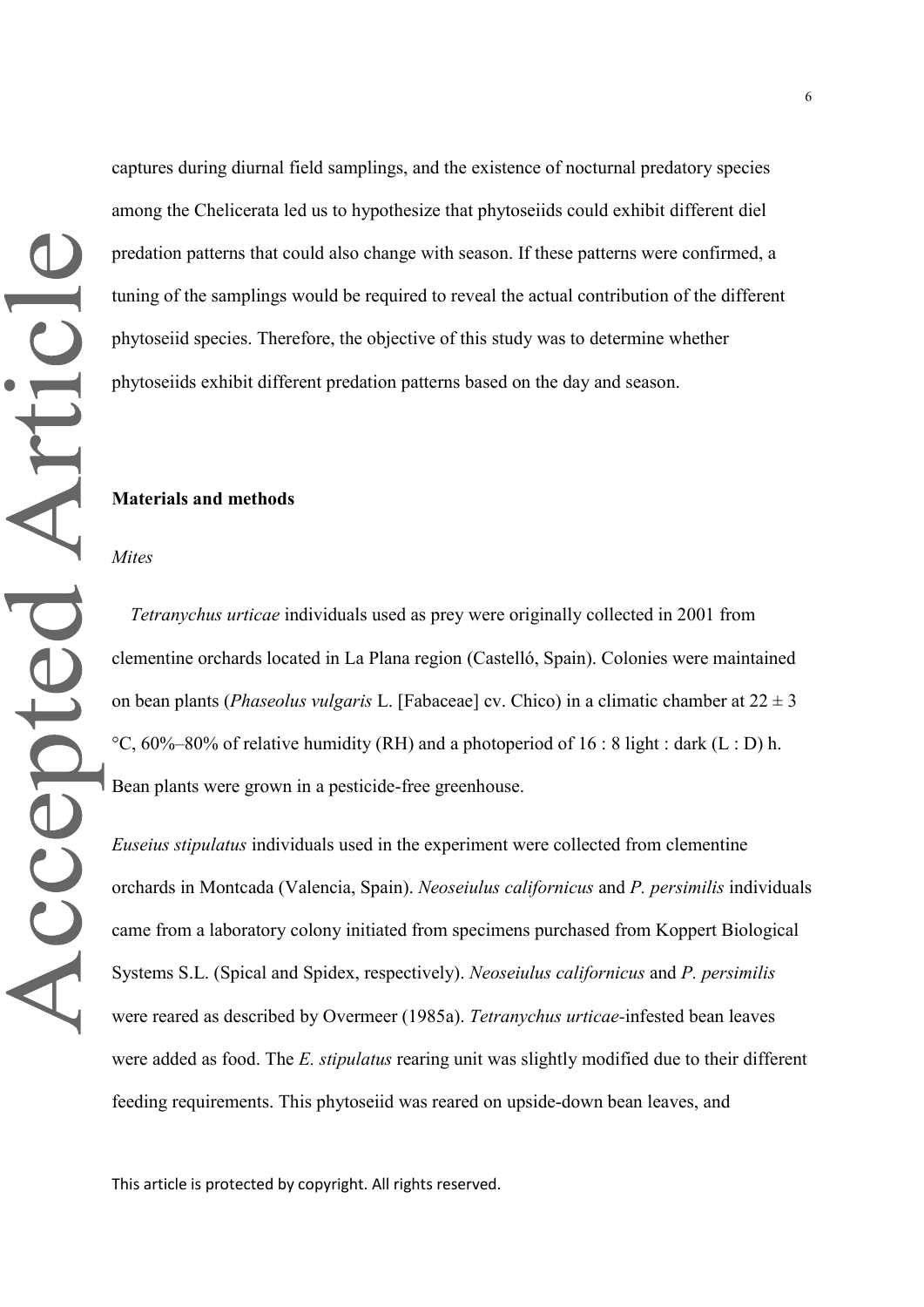*Carpobrotus edulis* (L.) (Aizoaceae) pollen was added twice a week as a food source, as well as all stages of *T. urticae*. Phytoseiid colonies were kept in climatic chambers at  $25 \pm 1$  °C and  $80\% \pm 5\%$  RH. The photoperiod was set as described below.

#### *Experimental conditions*

Experiments were replicated in winter and summer to coincide with minimum and maximum day length for each season. At our location (Montcada: 39°35'18.62"N,  $0^{\circ}23'41.68''$ W), this coincides with a scotophase of 9 h and a photophase of 15 h in summer and vice versa in winter. The photoperiod in the climatic chamber was set at 15 L: 9 D h to mimic summer light conditions. Lights were switched on and off to coincide with summer solstice sunrise and sunset times, respectively. These conditions were maintained throughout the experiment and throughout the year to unveil any effect of the season on predation patterns. Temperature and RH conditions were the same as for the culture stocks ( $25 \pm 1$  °C and  $80\% \pm 5\%$  RH).

Behavioral observations at different time points were performed. These were set at midnight (00:00 h solar time, meaning sundial time), midday (12:00 h), winter and summer sunrise and sunset times, and one hour before and after each of the aforementioned time points. The behavioral observations were carried out in the laboratory and after dark, red LED lamps were used to minimize disturbance.

#### *Experimental design*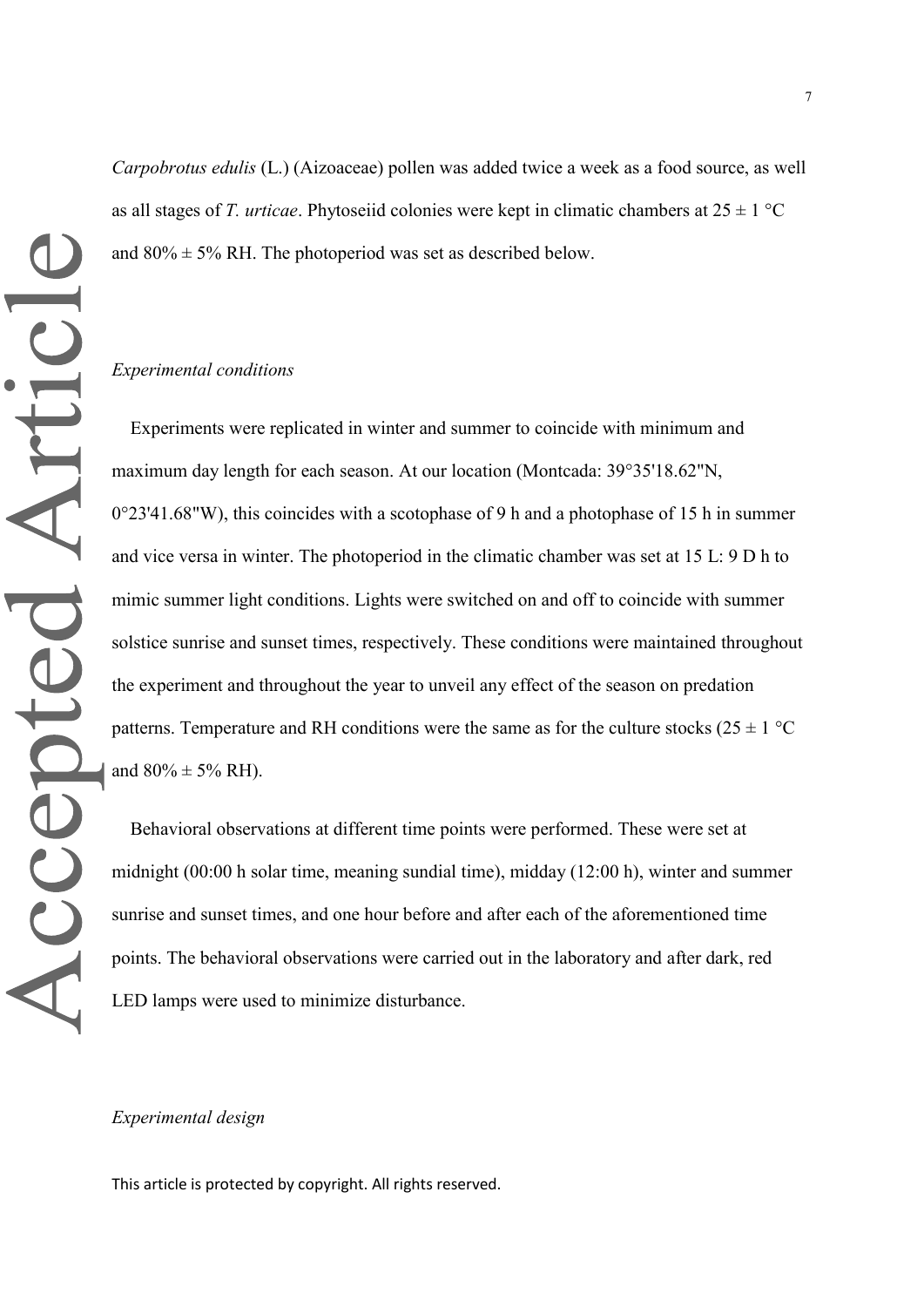At least 20 young gravid females were tested per phytoseiid species, time point and season. Gravid females were isolated in modified Huffaker cells (Abad-Moyano *et al*., 2009b) and kept with no food but with a water supply for 48 h in the rearing climatic chamber conditions. After the starvation period, each adult female was transferred to a new Huffaker cell provided with one *T. urticae* adult female. This prey stage was selected to avoid any prey-stage species-specific preference, as *P. persimilis* and *Euseius* spp. preferentially prey on eggs and larvae, respectively, and *N. californicus* exhibits no prey-stage preference (Blackwood *et al*., 2001). Each individual was tested only once.

The predatory activity of the phytoseiid was observed under a binocular microscope for up to one hour, and the observation was discontinued as soon as the predator attacked the prey. We considered an attack to be the event where the predator contacted the prey, followed by feeding (independent of the fate of the prey). The time that elapsed until the attack was measured and taken as indicative of both the antipredator behavior of the prey and the foraging success of the predator.

## *Data analysis*

The number of mites which attacked the prey was analyzed by means of logistic regression (attacking versus not-attacking individuals), with as factors the season and time of day during which the attack was observed and their interaction (software STATGRAPHICS Centurion XVI Version 16.1.18; StatPoint Technologies, Inc., 1982-2012). When the interaction was significant, we further analyzed results using circular statistics (Fisher, 1993; Zar, 2010) with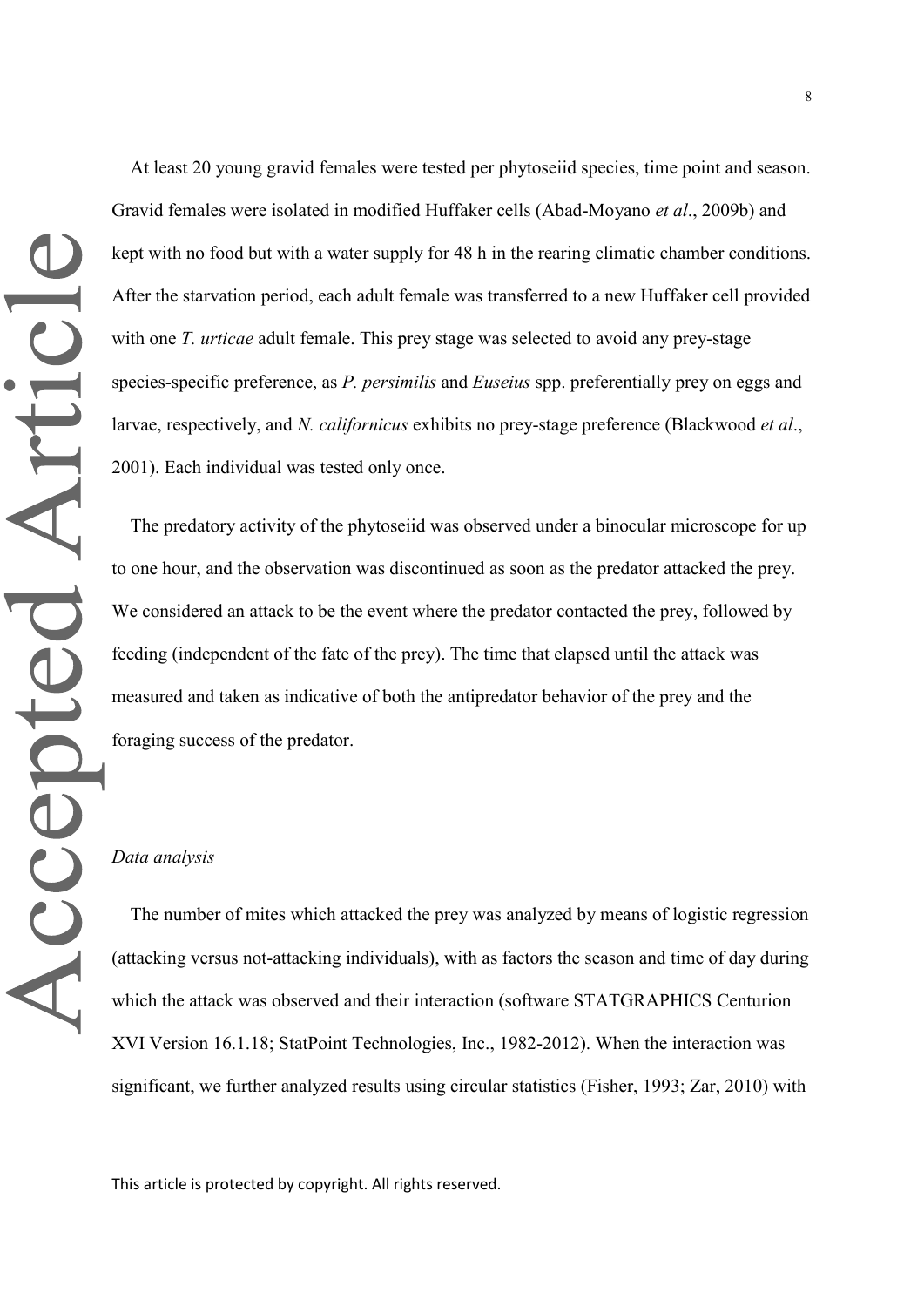Oriana Software version 4 (Kovach, 2011). Circular distributions were subjected to the Rayleigh uniformity test to check whether predation activity was uniformly distributed throughout the day. In case it was not, the mean vector and its 95% confidence interval (CI) were calculated to allow comparison of temporal heterogeneity between species. For each species, the time elapsed until attack was subjected to two-way ANOVA considering season and time of day as factors.

#### **Results**

A total of 1788 phytoseiid mites were observed throughout the experiment: 595 *P. persimilis* (282 in winter and 313 in summer), 551 *N. californicus* (251 in winter and 300 in summer) and 642 *E. stipulatus* (314 in winter and 328 in summer). Predation activity of *P. persimilis* and *N. californicus* varied significantly with the interaction between time of day and season (logistic regression, Table 1). Both species showed clear distinctive diel predation patterns in summer but not in winter (circular statistics, Table 2, Fig. 1), as the mean time vector 95% CI during this season overlapped (Table 2 and Fig. 1). In the case of *E. stipulatus*, the interaction between time of day and season was not significant, time of the day was bordering significance ( $P = 0.052$ ) and season was ( $P = 0.002$ ) (Table 1). A higher number of mites engaged in attacking activities was observed during the summer.

No significant differences were observed for the time elapsed until attack between time of day, season and the interaction of these factors for *E. stipulatus* and *P. persimilis* (*P* > 0.05 in all cases). However, for *N. californicus*, the factor time of the day was significant ( $P =$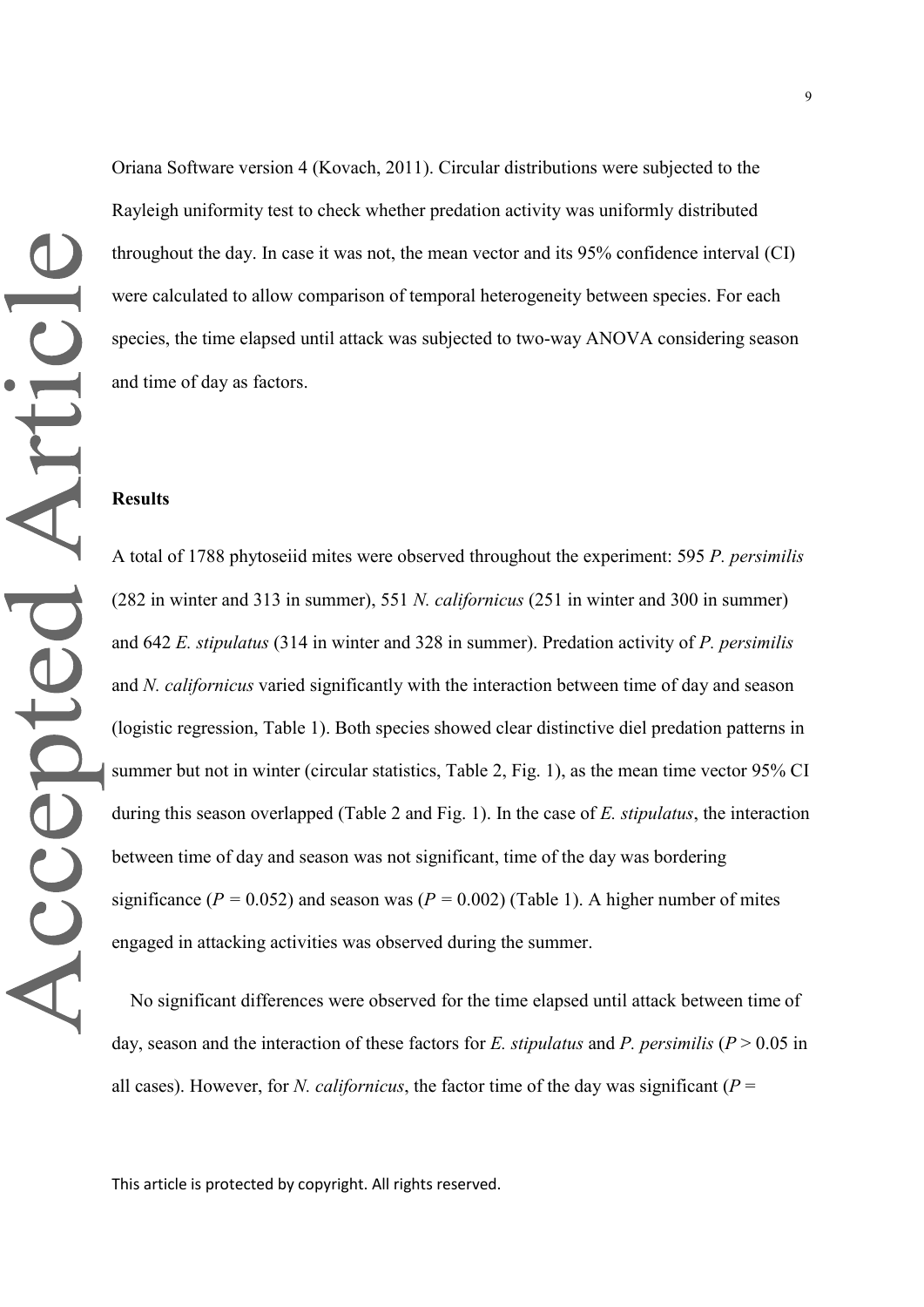0.034), and a decrease in the time elapsed until attack was observed at around midnight  $(10.00 \pm 3.79 \text{ min}$  versus  $39.42 \pm 2.02 \text{ min}$  for midnight and the rest of the time points, respectively). The average time elapsed until attack was 35.39 ± 2.01 min for *E. stipulatus* (*n*  $= 88$ ), 37.71  $\pm$  2.04 min for *N. californicus* ( $n = 86$ ) and 34.21  $\pm$  1.34 min for *P. persimilis* (*n*)  $= 200$ ).

#### **Discussion**

Among the factors playing a role in shaping predator-prey interactions, diel (circadian) and seasonal patterns are relevant (Cloudsley-Thompson, 1970; Vickerman & Sunderland, 1975; Penteriani *et al*., 2013; Ximenez-Embun *et al*., 2014). However, until recently, studies focusing on the reproductive biology or predatory activity of predatory mites had considered the influence of light intensity (quality) or day length (quantity, photoperiod) under simulated conditions in a particular season (Smith & Newsom, 1970; Maeda *et al*., 2000; Kazak *et al*., 2004; Zilahi-Balogh *et al*., 2007). Only recently has the effect of seasonal climatic variations on the efficacy of predatory mites for thrips control in greenhouses been addressed (Hewitt *et al*., 2015). Our study shows that the behavioral pattern of predation changed daily and seasonally, although photoperiod and temperature in the rearing chambers remained the same during the whole experimental period, and these changes were species-specific. Thus, the pattern of predation of the *Tetranychus* specialist *P. persimilis* was affected by season, time of day and the interaction of these factors; that of the tetranychid specialist *N. californicus* was also affected by season and its interaction with time of day; and that of the omnivorous *E. stipulatus* by season but not by time of day. These differences should be taken into account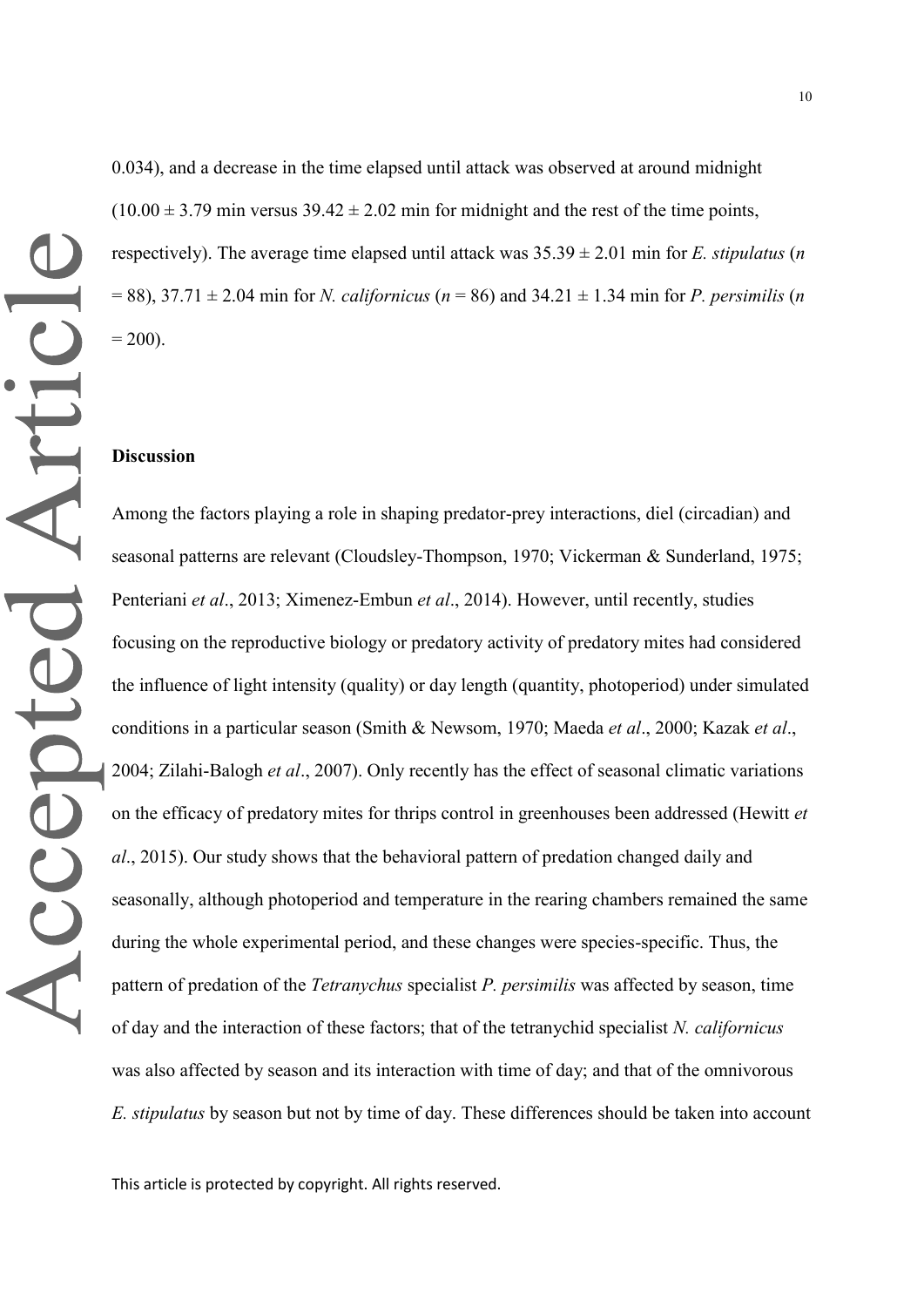when performing laboratory studies on phytoseiid species and/or when establishing the sampling time to obtain a real snapshot of mite trophic relationships, as in the case of the gut content DNA analysis (Pérez-Sayas *et al*., 2015). Experiments ignoring these differences may lead to biased, species-specific estimations of predation.

Among the seasonal patterns described in arthropods, including mites, one of the most studied is diapause (Morewood, 1993; Castagnoli *et al*., 1996; Danks, 2003). This seasonal rest is a genetically determined trait and is manifested as suppressed development or reproduction (Danks, 1987; Kroon & Veenendaal, 1998). Primary cues for diapause induction are photoperiod and temperature (Hairston and Kearns, 1995). These factors were not modified in the rearing chambers during our study. However, the two specialist species showed a reduction in predatory activity in winter despite constant climatic conditions in the rearing chamber (Table 2). *Phytoseiulus persimilis* is thought to be incapable of entering diapause (Overmeer, 1985b; Morewood, 1993), as are most of the strains of *N. californicus* (Castagnoli *et al*., 1996) and *E. stipulatus* (Ferragut *et al*., 1988). Their main tetranychid prey, *T. urticae*, is described as exhibiting diapause in temperate regions (Takafuji, 1994; Hoy, 2011) and in some regions of the Mediterranean basin (Koveos *et al.*, 1993). In northeastern Spain, females are active throughout the year (Martínez-Ferrer *et al*., 2006), but nevertheless we cannot discount a reduction in the activity of this poikilothermic species. The strict feeding habits of *P. persimilis* and the strong preference of *N. californicus* for *T. urticae* (McMurtry & Croft, 1997; McMurtry *et al*., 2013) could have induced predator-prey adaptations in their feeding behavior and physiology to improve survival when prey is scarce (Ragusa & Tsolakis, 2000). In other words, specialist predators could reduce their predation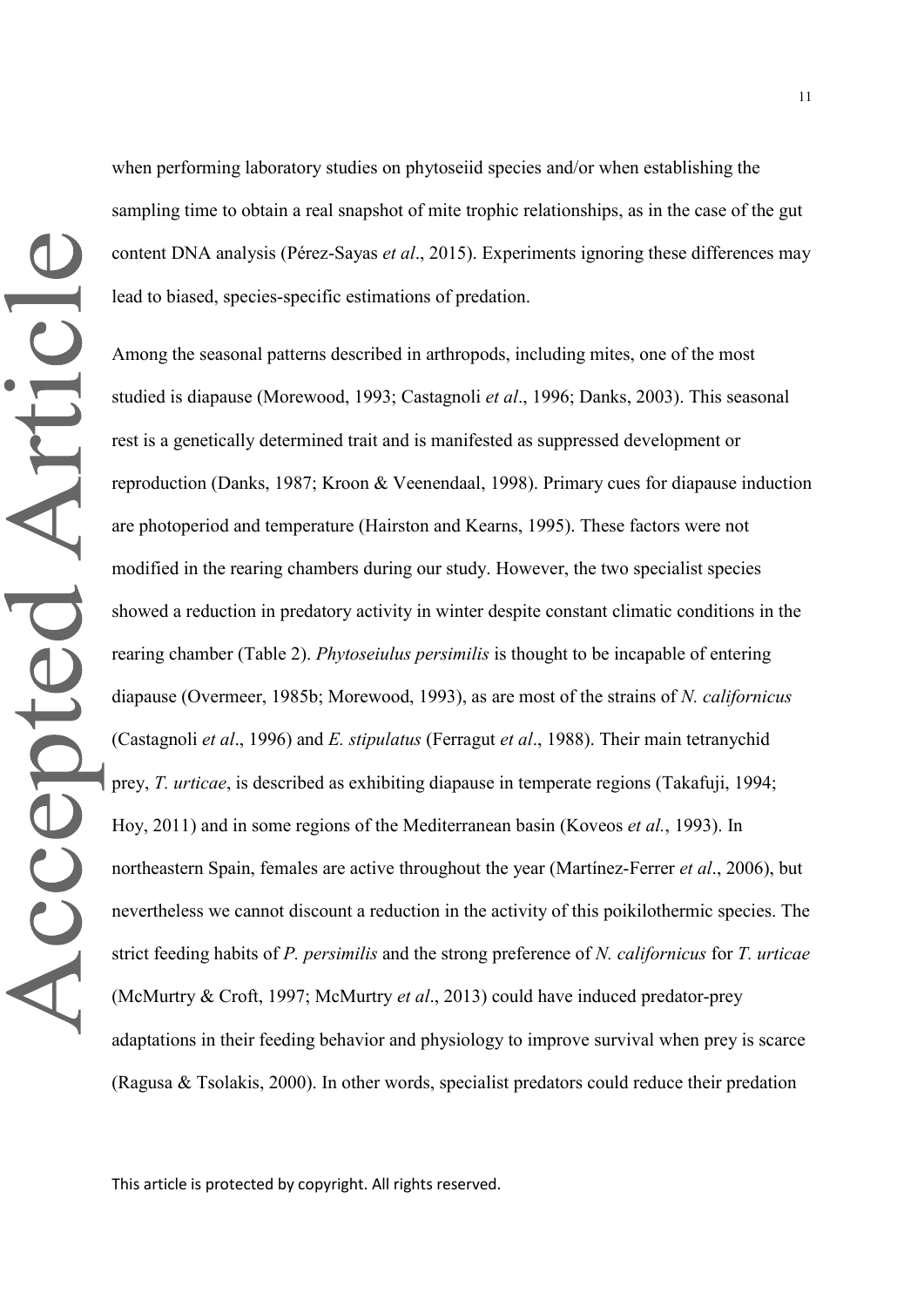and oviposition rates in periods when prey is not abundant or less active (Veerman, 1992; Belozerov, 2009). These facts lead us to consider that phytoseiids could have developed an internal biological clock in sync with the periods of reduced activity of their prey. In fact, photoperiodic responses are considered to be an adaptation to seasonal changes due to their direct implication in survival and reproductive success (de Wilde, 1962; Johnsson, 2008; Belozerov, 2009; Ikeno *et al*., 2010).

There is either evidence for the involvement of the circadian clock in mediating photoperiodic responses in organisms ranging from fungi to mammals (Goto, 2013). In fact, *T. urticae* shows a mixture of circadian and apparently noncircadian features (Saunders, 2010) that could explain different daily rhythms in predators that have coevolved with this phytophagous mite. We found that predation by specialist predators was concentrated at different times depending on the species and the season, but that most avoided feeding during midday hours in summer. In predator-prey systems, light or dark preferences could influence feeding or reproduction, as these are frequently associated with the spatial distribution of food sources (e.g., adaxial or abaxial side of the leaf) (Villanueva & Childers, 2005; Sudo & Osakabe, 2011). *Tetranychus urticae* and *P. citri* distributions, mostly on lower and upper leaf surfaces, respectively (Tachi & Osakabe, 2012), have been associated with their different sensitivity to UV radiation (Ohtsuka & Osakabe, 2009; Fukaya *et al*., 2013; Suzuki *et al*., 2013; Ghazy *et al*., 2016). Therefore, differences in the time of day at which predation occurred could be related to the position of the preferred prey and/or their different UV sensitivity, such as *P. persimilis* being less UV sensitive than *N. californicus* (Tachi & Osakabe, 2012, 2014; Ghazy *et al*., 2016). Accordingly, our results show that the latter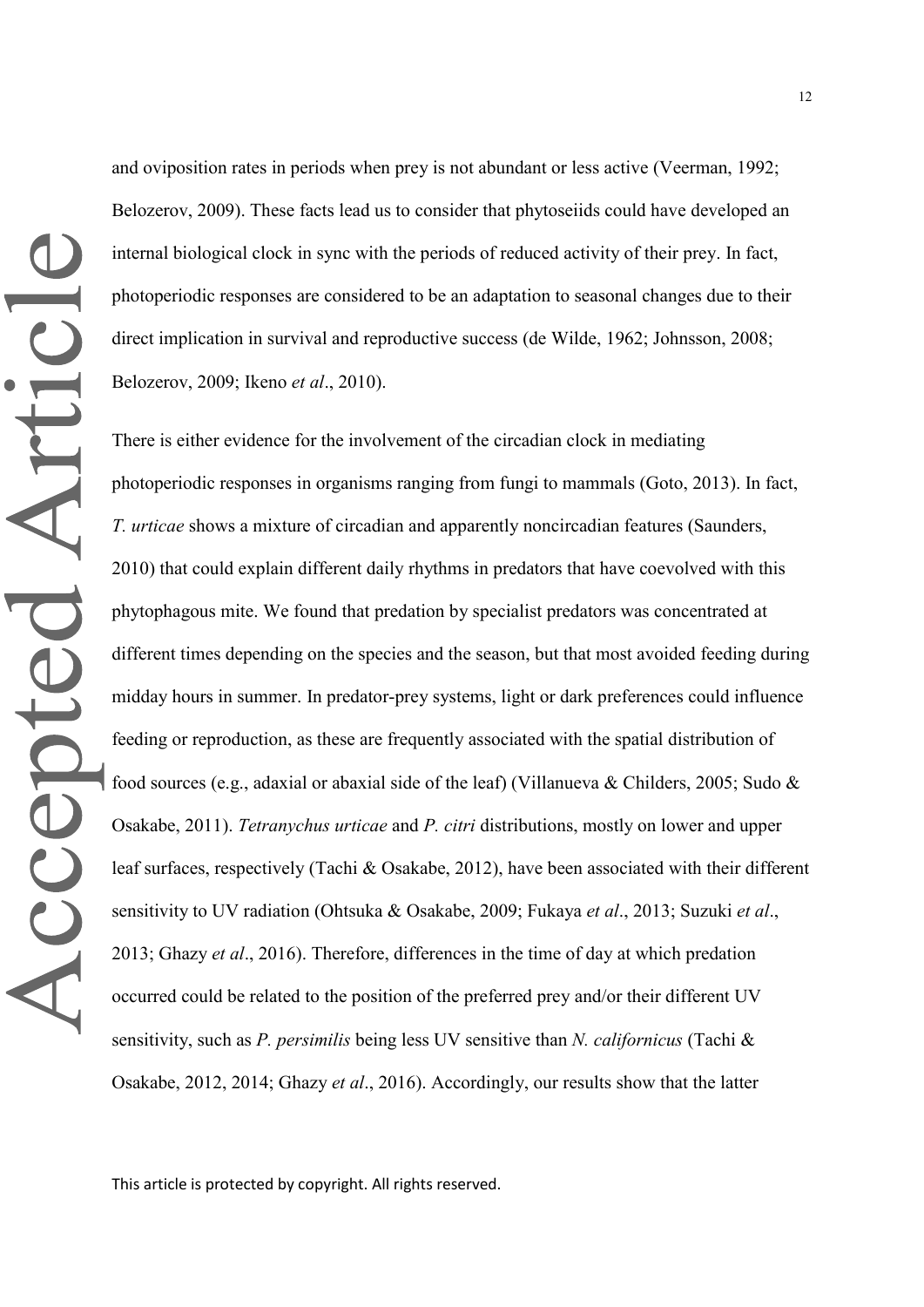preferentially preyed early in the morning and late in the evening in summer and winter, respectively (Table 2). The lack of effect of time of day in the predation pattern observed for *E. stipulatus* may be related to a higher tolerance to UV radiation than that of the other two phytoseiids studied. However, Garcia-Marí *et al*. (1985) found *E. stipulatus* preferentially on the abaxial side of the citrus leaf during the daytime. This behavior could be related to an avoidance of the lethal effects of UVB irradiation, as suggested for *Amblydromalus*  (=*Typhlodromalus*) *manihoti* (Moraes) and *Euseius fustis* (Pritchard and Baker) on cassava plants (Onzo *et al*., 2010).

The time elapsed until the predator attacks and feeds on the prey can be taken as evidence of both the antipredator behavior of the prey and the foraging success of the predator. On the one hand, antipredator behavior is elicited when the prey perceives cues associated with predators and normally includes the avoidance of areas with predators, seeking refuge and escaping; it implies carrying costs such as a reduction in fitness and delayed development (see revision in Dias *et al*., 2016). On the other hand, foraging behavior comprises a group of processes by which the organisms obtain energy and nutrients and in the case of predators comprises searching, assessment, pursuit and handling (actual prey consumption) (Kramer, 2001). Despite the fact that both behaviors could change with season and time of day, the time elapsed until attack changed only for *N. californicus*.

To sum up, our study reveals that phytoseiids exhibit diel and seasonal predatory patterns. Importantly, these patterns can affect laboratory and field studies. Consequently, different testing and sampling times should be taken into account to obtain comprehensive information, especially when different species are compared. In our study, *N. californicus*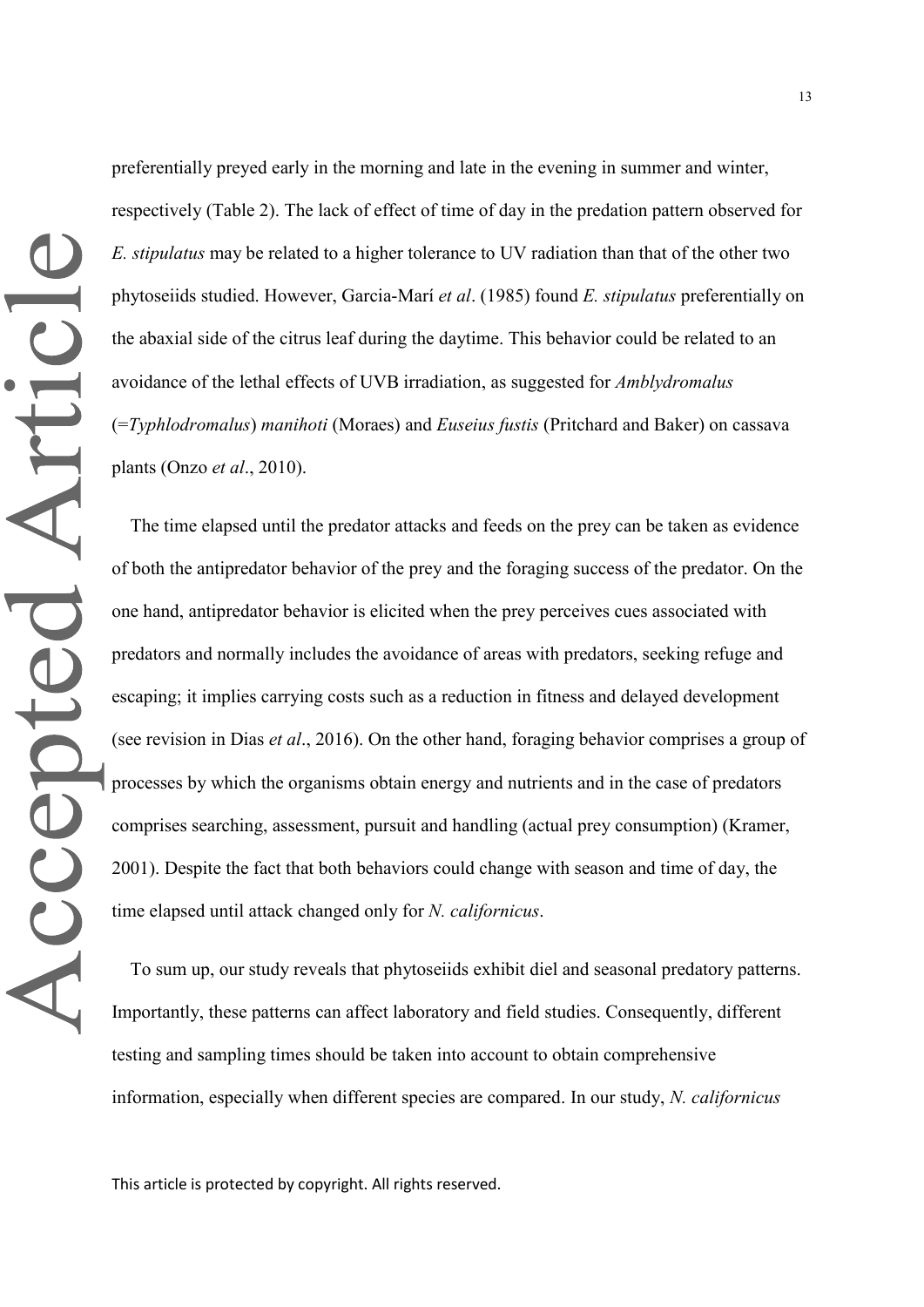was revealed to be a nocturnal predator in summer but diurnal in winter. In contrast, *P. persimilis* activity was maximal during the daytime (around midday in winter and at approximately 17:00 h in summer), and *E. stipulatus* showed no clear daily predation patterns. If these differences are neglected when planning and executing experiments, the results could lead to biased estimations of predator performance. This is especially important when designing field-sampling plans through multiple PCR approach for gut DNA detection, as prey DNA degrades rapidly in the predator gut (Pérez-Sayas *et al*., 2015).

#### **Acknowledgments**

This work was partially funded by the Spanish Ministry of Science and Innovation (Projects: AGL2008-05287-C04/AGR and AGL2011-30538-C03-01) and the Bancaixa Foundation– Universitat Jaume I Research Program (P1-1A2005-03 and P1-1B2008-02). T. Pina was the recipient of a postdoctoral grant (PICD) from UJI.

# **Disclosure**

The authors report no conflicts of interest to be declared.

## **References**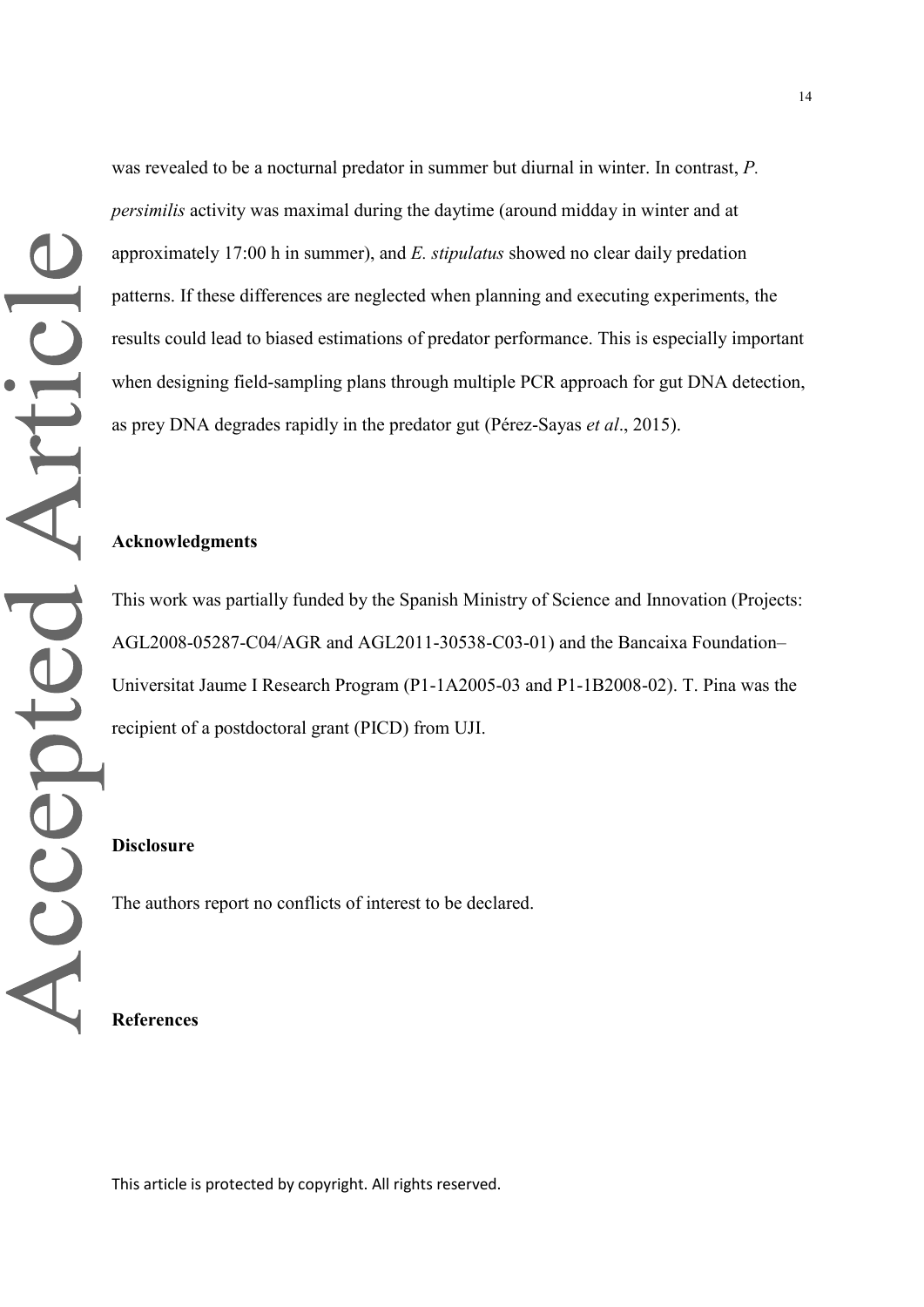- Abad-Moyano, R., Pina, T., Dembilio, Ó., Ferragut, F. and Urbaneja, A. (2009a) Survey of natural enemies of spider mites (Acari: Tetranychidae) in citrus orchards in eastern Spain. *Experimental and Applied Acarology*, 47, 49–61.
- Abad-Moyano, R., Pina, T., Ferragut, F. and Urbaneja, A. (2009b) Comparative life-history traits of three phytoseiid mites associated with *Tetranychus urticae* (Acari: Tetranychidae) colonies in clementine orchards in eastern Spain: implications for biological control. *Experimental and Applied Acarology*, 47, 121–132.
- Aguilar-Fenollosa, E., Ibáñez-Gual, M.V., Pascual-Ruiz, S., Hurtado, M. and Jacas, J. A. (2011a) Effect of ground-cover management on spider mites and their phytoseiid natural enemies in clementine mandarin orchards (I): Bottom-up regulation mechanisms. *Biological Control*, 59, 158–170.
- Aguilar-Fenollosa, E., Ibáñez-Gual, M.V., Pascual-Ruiz, S., Hurtado, M. and Jacas, J.A. (2011b) Effect of ground-cover management on spider mites and their phytoseiid natural enemies in clementine mandarin orchards (II): Top-down regulation mechanisms. *Biological Control*, 59, 171–179.
- Bell, W.J. (1990) Searching behavior patterns in insects. *Annual Review of Entomology*, 35, 447–467.
- Belozerov, V.N. (2009) Diapause and quiescence as two main kinds of dormancy and their significance in life cycles of mites and ticks (Chelicerata: Arachnida: Acari). Part 2. Parasitiformes. *Acarina*, 17, 3–32.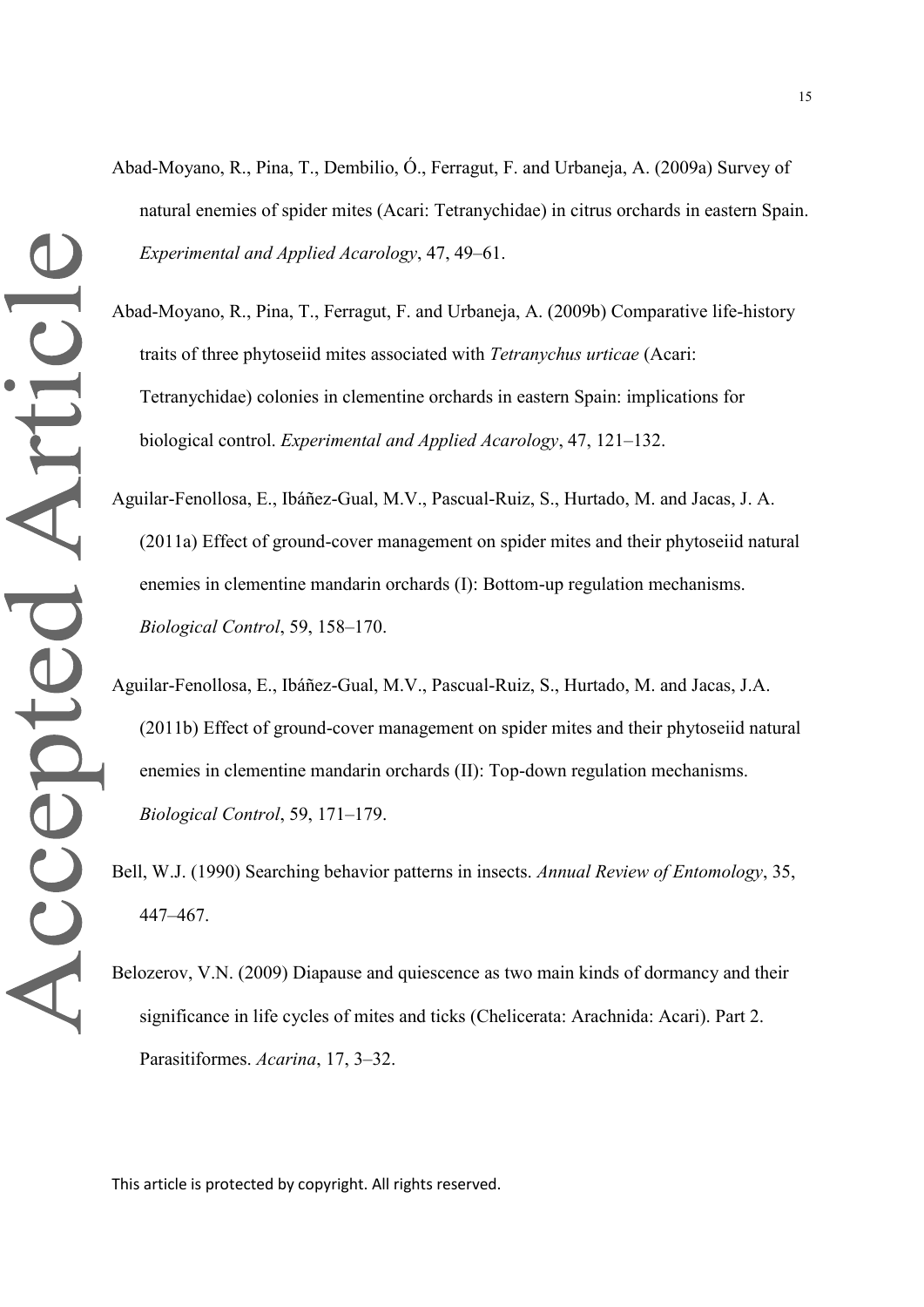- Blackwood, J.S., Schausberger, P. and Croft, B.A. (2001) Prey-stage preference in generalist and specialist phytoseiid mites (Acari: Phytoseiidae) when offered *Tetranychus urticae* (Acari: Tetranychidae) eggs and larvae. *Environmental Entomology*, 30, 1103–1111.
- Castagnoli, M., Liguori, M., Simoni, S., Pintucci, M., Guidi, S. and Falchini, L. (1996) Observations on diapause induction in three phytoseiid (Phytoseiidae) species. *Acarology IX. Vol. 1*. (eds. M. Rodger, D.J. Horn., G.R. Needham & W.C. Welbourn), pp. 425–531. The Ohio Biological Survey, Columbus.
- Cloudsley‐Thompson, J.L. (1970) Recent work on the adaptive functions of circadian and seasonal rhythms in animals. *Journal of Interdisciplinary Cycle Research*, 1, 5–19.
- Costello, M.J. and Daane, K.M. (2005) Day vs. night sampling for spiders in grape vineyards. *The Journal of Arachnology*, 33, 25–32.
- Danks, H.V. (1987) *Insect Dormancy: An Ecological Perspective.* Biological Survey of Canada (Terrestrial Artropods), Ottawa.
- Danks, H.V. (2003) Studying insect photoperiodism and rhythmicity: components, approaches and lessons. *European Journal of Entomology*, 100, 209–221.
- De Wilde, J. (1962) Photoperiodism in insects and mites. *Annual Review of Entomology*, 7, 1–26.
- Dias, C.R., Bernardo, A.M.G., Mencalha, J., Freitas, C.W.C., Sarmento, R.A., Pallini, A. and Janssen, A. (2016) Antipredator behaviours of a spider mite in response to cues of dangerous and harmless predators. *Experimental and Applied Acarology*, 69, 263–276.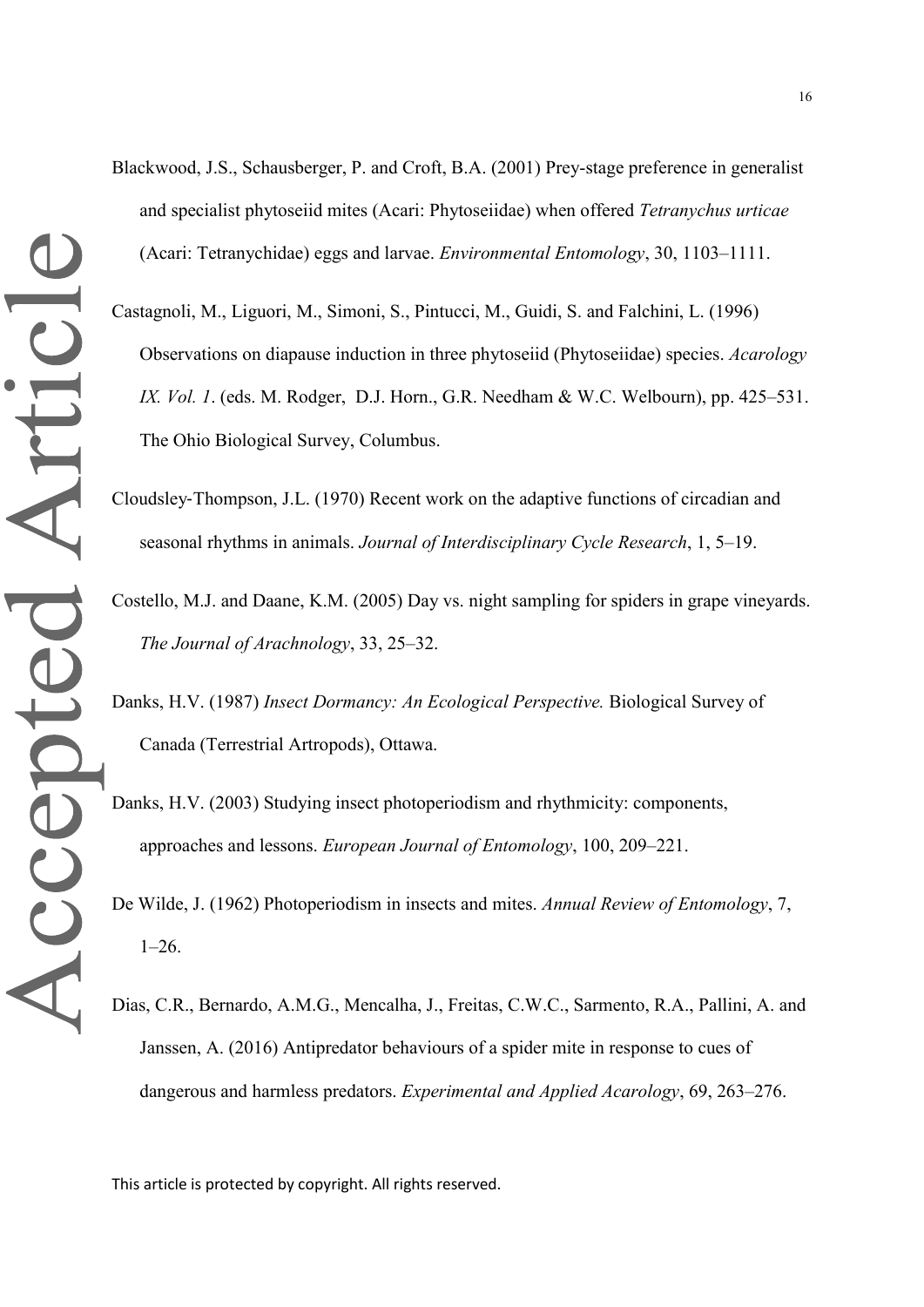- Ferragut, F., Costa-Comelles, J., Garcia-Marí, F., Laborda, R., Roca, D. and Marzal, C. (1988) Dinámica poblacional del fitoseido *Euseius stipulatus* (Athias-Henriot) y su presa *Panonychus citri* (McGregor) (Acari: Phytoseiidae, Tetranychidae), en los cítricos españoles. *Boletín de Sanidad Vegetal. Plagas*, 14, 45–54.
- Fisher, N.I. (1993) *Statistical Analysis of Spherical Data.* Cambridge University Press, Cambridge.
- Fleschner, C.A., Hall, J.C. and Ricker, D.W. (1955) Natural balance of mite pests in an avocado grove. *California Avocado Society*, 39, 155–162.
- Fukaya, M., Uesugi, R., Ohashi, H., Sakai, Y., Sudo, M., Kasai, A., Kishimoto, H. and Osakabe, M. (2013) Tolerance to solar ultraviolet‐B radiation in the citrus red mite, an upper surface user of host plant leaves. *Photochemistry and Photobiology*, 89, 424–431.
- Furlong, M.J. (2015) Knowing your enemies: integrating molecular and ecological methods to assess the impact of arthropod predators on crop pests. *Insect Science*, 22, 6–19.
- Garcia-Marí, F., Laborda, R., Costa-Comelles, J., Ferragut, F. and Marzal, C. (1985) Ácaros fitófagos y depredadores de nuestros cítricos *Cuadernos de Fitopatología*, 2, 54–63.
- Gerson, U., Smiley, R.L. and Ochoa, R. (2003) *Mites (Acari) for Pest Control*. Blackwell Science Ltd., Oxford.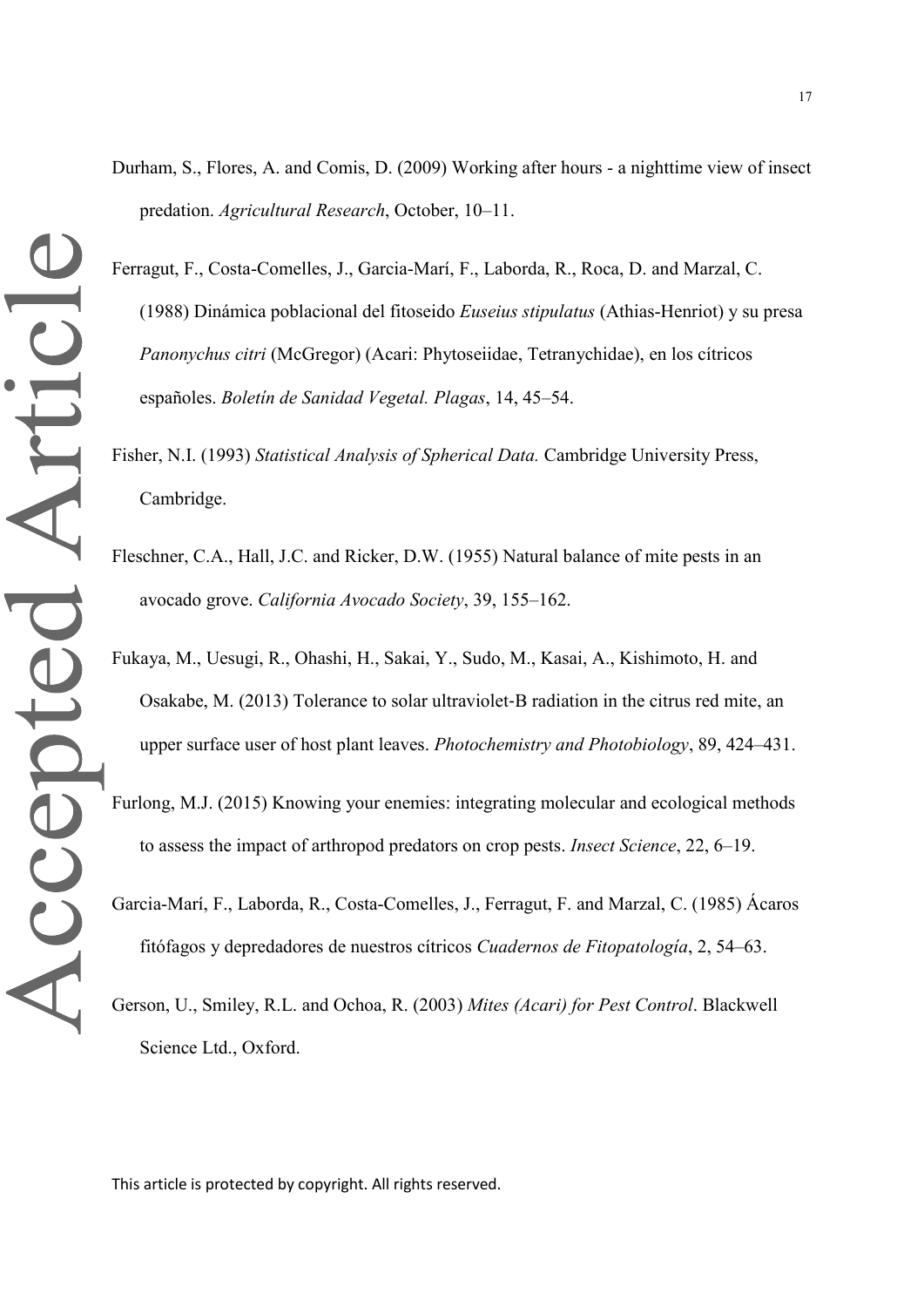- González-Chang, M., Wratten, S.D., Lefort, M.C. and Boyer, S. (2016) Food webs and biological control. A review of molecular tools used to reveal trophic interactions in agricultural systems. *Food Webs*, 9, 4–11.
- Goto, S.G. (2013) Roles of circadian clock genes in insect photoperiodism. *Entomological Science*, 16, 1–16.
- Greenstone, M.H., Payton, M.E., Weber, D.C. and Simmons, A. (2014) The detectability half-life in arthropod predator-prey research: what it is, why we need it, how to measure it, and how to use it. *Molecular Ecology*, 23, 3799–3813.
- Hairston, N.G. and Kearns, C.M. (1995) The interaction of photoperiod and temperature in diapause timing: a copepod example. *Biological Bulletin*, 189, 42–48.
- Helle, W. and Sabelis, M.W. (eds.) (1985) *Spider Mites. Their Biology, Natural Enemies and Control. World Crop Pests, Vol. 1B*. Elsevier Science Publishers B.V., Amsterdam.
- Hewitt, L.C., Shipp, L., Buitenhuis, R. and Scott-Dupree, C. (2015) Seasonal climatic variations influence the efficacy of predatory mites used for control of western flower thrips in greenhouse ornamental crops. *Experimental and Applied Acarology*, 65, 435– 450.
- Hoy, M.A. (2011) *Agricultural Acarology: Introduction to Integrated Mite Management.*  CRC Press (Taylor and Francis Group), Boca Raton.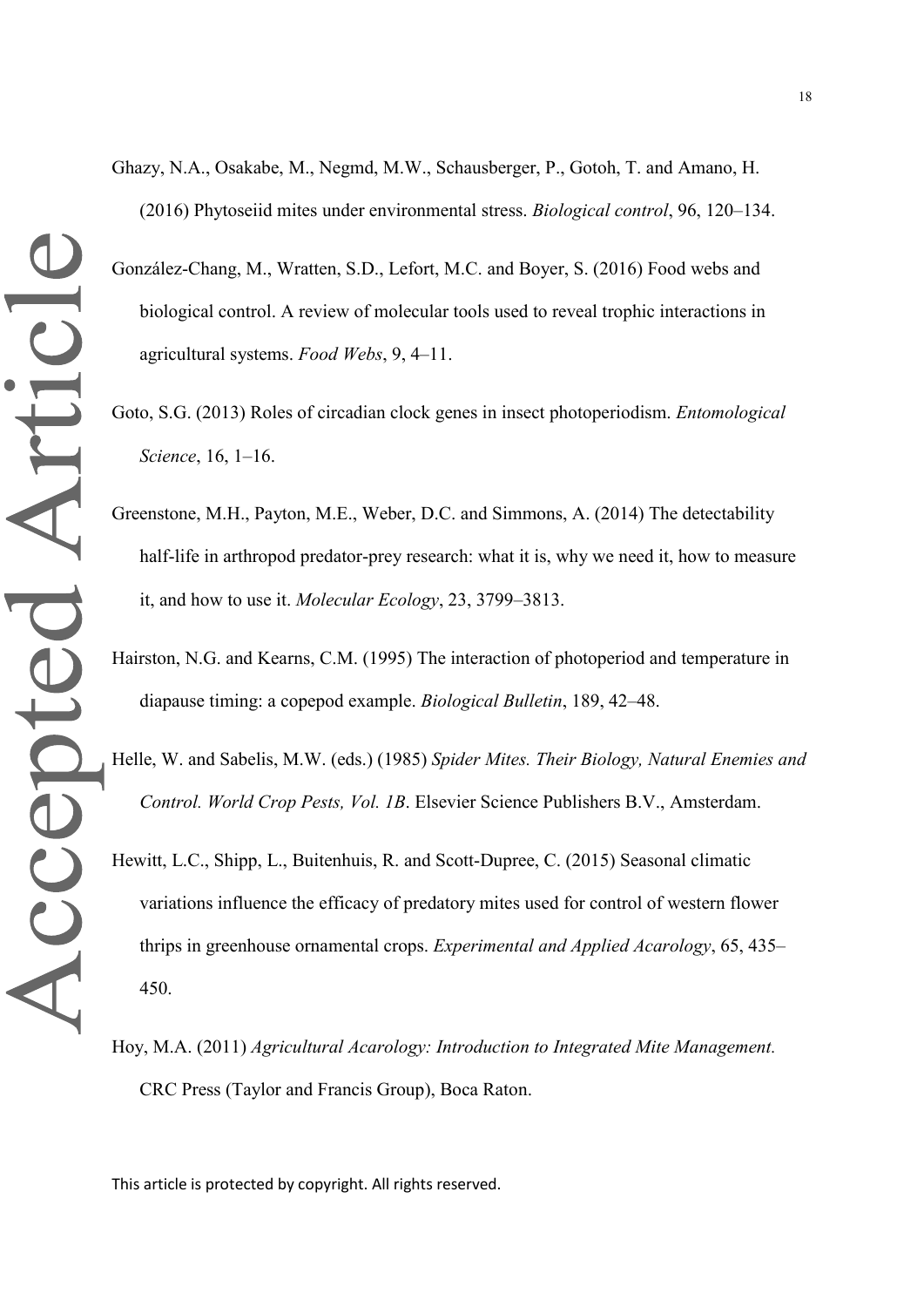- Ikeno, T., Tanaka, S.I., Numata, H. and Goto, S.G. (2010) Photoperiodic diapause under the control of circadian clock genes in an insect. *BMC Biology*, 8, 116.
- Jackson, R.R. and Poulsen, B.A. (1990) Predatory versatility and intraspecific interactions of *Supunna picta* (Araneae: Clubionidae). *New Zealand Journal of Zoology*, 17, 169–184.
- Jaques, J.A., Aguilar-Fenollosa, E., Hurtado-Ruiz, M.A. and Pina, T. (2015) Food web engineering to enhance biological control of *Tetranychus urticae* by phytoseiid mites (Tetranychidae: Phytoseiidae) in citrus. *Prospects for Biological Control of Plant Feeding Mites and Other Harmful Organisms, Vol. 19*. (eds. D. Carrillo, G.J. de Moraes & J.E. Peña), pp. 251–269. Springer International Publishing, Switzerland.
- Johnsson A. (2008) Light, circadian and circannual rhythms. *Solar Radiation and Human Health* (ed. E. Bjertness), pp. 57–75. The Norwegian Academy of Science and Letters, Oslo.
- Kazak, C., Cone, W.W. and Wright, L.C. (2004) Influence of variable photoperiods on the feeding activity and fecundity of *Galendromus occidentalis* (Nesbitt) (Acari: Phytoseiidae) under laboratory conditions. *Journal of Pest Science*, 77, 131–135.
- Kovach, W.L. (2011) *Oriana-Circular Statistics for Windows, version 4*. Kovach Computing Services, Pentraeth.
- Koveos, D.S., Kroon, A. and Veerman, A. (1993) Geographic variation of diapause intensity in the spider mite *Tetranychus urticae*. *Physiological Entomology*, 18, 50–56.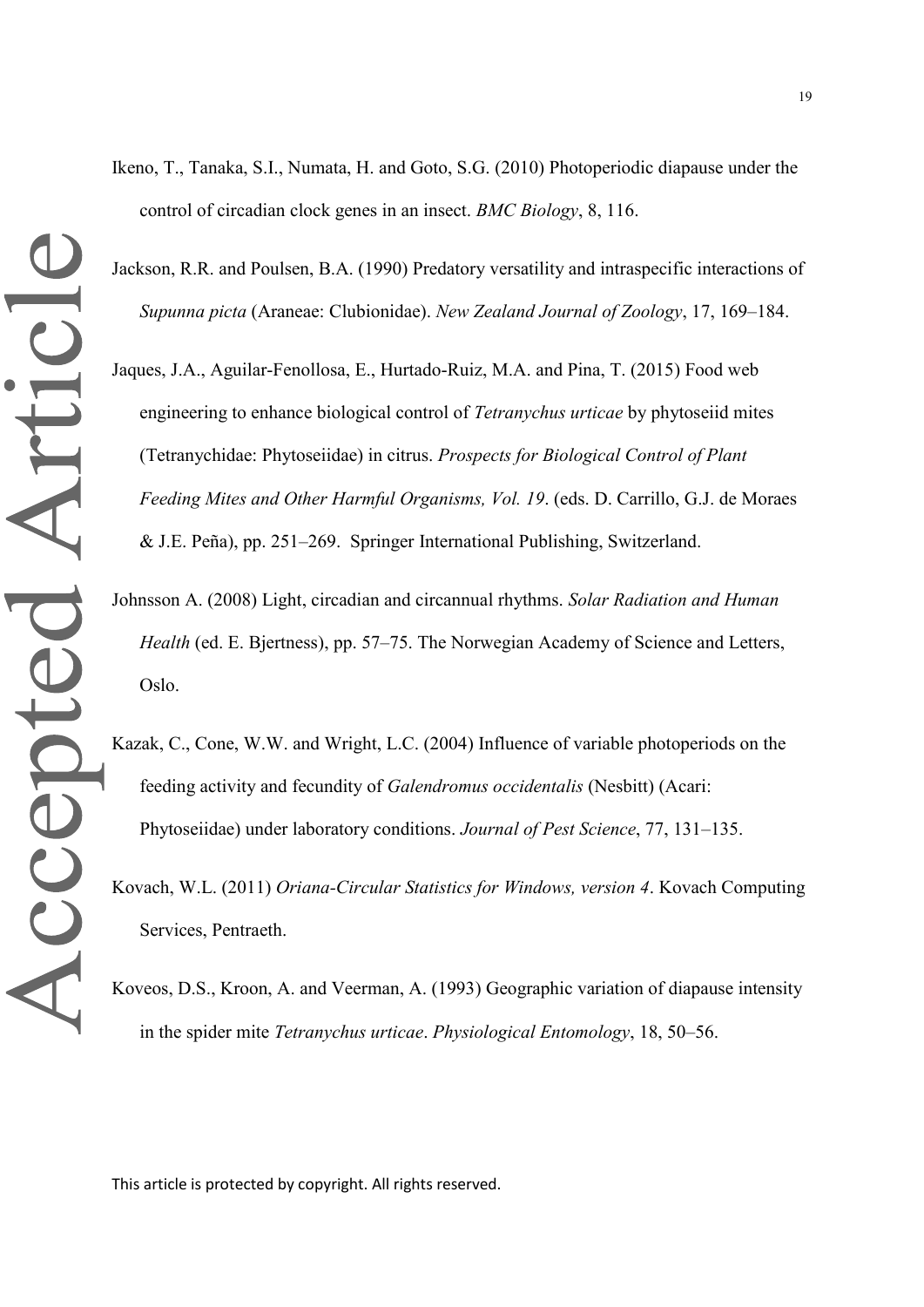- Kramer, D.L. (2001) Foraging behavior. *Evolutionary Ecology: Concepts and Case Studies* (eds. C.W. Fox, D.A. Roff & D.J. Fairbairn), pp 232–246. Oxford University Press, New York.
- Kroon, A. and Veenendaal, R. (1998) Trade-off between diapause and other life-history traits in the spider mite *Tetranychus urticae*. *Ecological Entomology*, 23, 298–304.
- Maeda, T., Takabayashi, J., Yano, S. and Takafuji, A. (2000) Effects of light on the tritrophic interaction between kidney bean plants, two-spotted spider mites and predatory mites, *Amblyseius womersleyi* (Acari: Phytoseiidae). *Experimental and Applied Acarology*, 24, 415–425.
- Magalhães, S., Janssen, A., Hanna, R., and Sabelis, M.W. (2002) Flexible antipredator behaviour in herbivorous mites through vertical migration in a plant. *Oecologia*, 132, 143–149.
- Martínez-Ferrer, M.T., Jacas, J.A., Ripollés-Moles, J.L. and Aucejo-Romero, S. (2006) Approaches for sampling the twospotted spider mite (Acari: Tetranychidae) on clementines in Spain. *Journal of Economic Entomology*, 99, 1490–1499.
- McMurtry, J.A. and Croft B.A. (1997) Life-styles of phytoseiid mites and their roles in biological control. *Annual Review of Entomology*, 42, 291–321.
- McMurtry, J.A., De Moraes, G.J. and Sourassou, N.F. (2013) Revision of the lifestyles of phytoseiid mites (Acari: Phytoseiidae) and implications for biological control strategies. *Systematic and Applied Acarology*, 18, 297–320.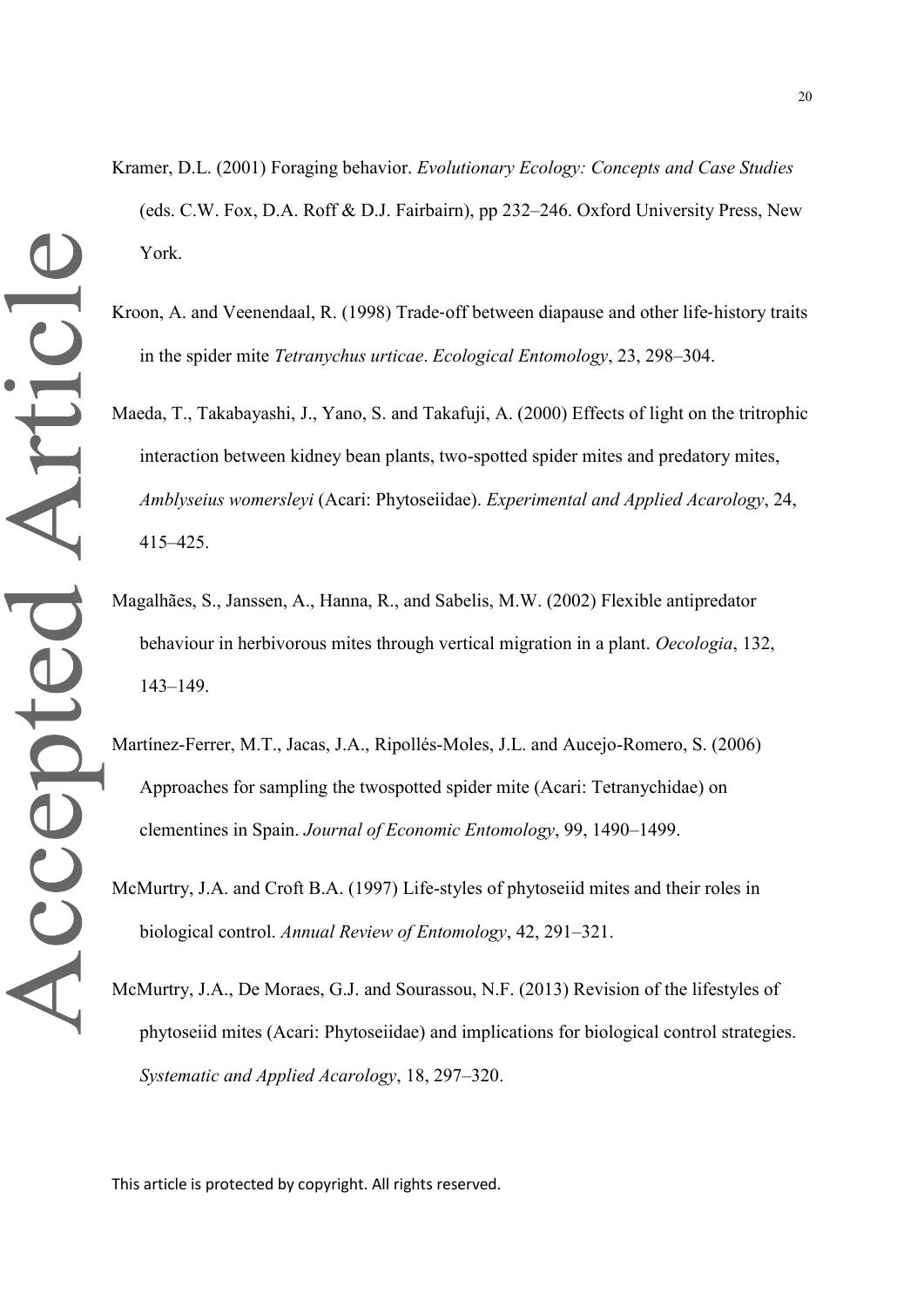Morewood, W.D. (1993) Diapause and cold hardiness of phytoseiid mites (Acarina: Phytoseiidae). *European Journal of Entomology*, 90, 3–10.

- Ohtsuka, K. and Osakabe, M.H. (2009) Deleterious effects of UV-B radiation on herbivorous spider mites: they can avoid it by remaining on lower leaf surfaces. *Environmental Entomology*, 38, 920–929.
- Onzo, A., Hanna, R., Zannou, I., Sabelis, M.W. and Yaninek, J.S. (2003) Dynamics of refuge use: diurnal, vertical migration by predatory and herbivorous mites within cassava plants. *Oikos*, 101, 59–69.
- Onzo, A., Sabelis, M.W. and Hanna, R. (2010) Effects of ultraviolet radiation on predatory mites and the role of refuges in plant structures. *Environmental Entomology*, 39, 695–701.
- Overmeer, W.P.J. (1985a) Rearing and handling. *Spider Mites. Their biology, natural enemies and control. World Crop Pests, Vol. 1B* (eds. W. Helle & M.W. Sabelis), pp. 161–170. Elsevier Science Publishers B.V., Amsterdam.
- Overmeer, W.P.J. (1985b) Diapause. *Spider Mites. Their biology, natural enemies and control. World Crop Pests, Vol. 1B*. (eds. W. Helle & M.W. Sabelis), pp. 95–102. Elsevier Science Publishers B.V., Amsterdam.
- Pekár, S., Král, J. and Lubin, Y. (2005) Natural history and karyotype of some ant-eating zodariid spiders (Araneae, Zodariidae) from Israel. *Journal of Arachnology*, 33, 50–62.
- Penteriani, V., Kuparinen, A., Delgado, M.M., Palomares, F., López-Bao, J.V., Fedriani, J.M., Calzada, J., Moreno, S., Villafuerte, R., Campioni, L. and Lourenço, R. (2013)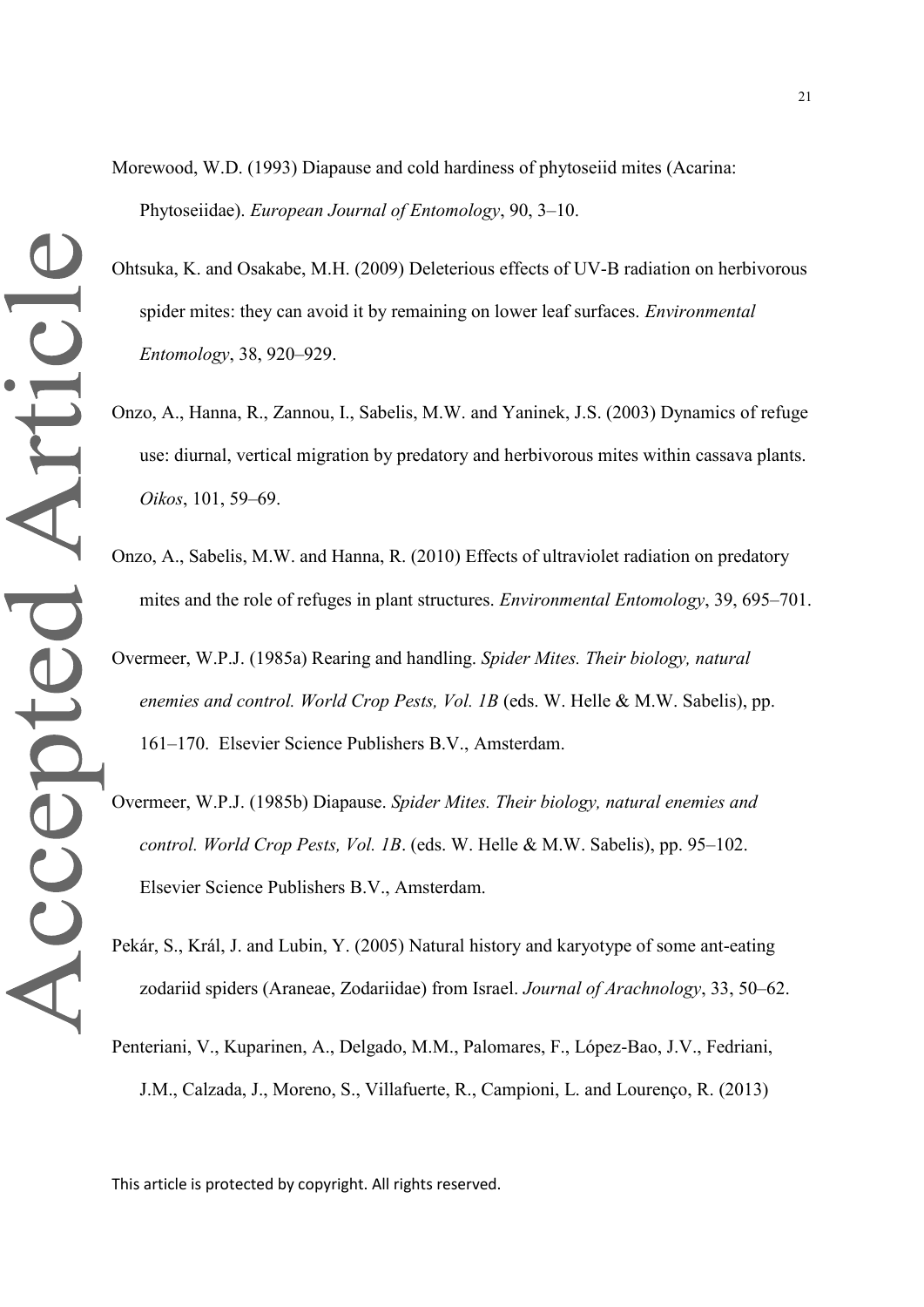- Pérez‐Sayas, C., Pina, T., Gómez‐Martínez, M.A., Camañes, G., Ibáñez-Gual, M.V., Jaques, J.A. and Hurtado, M.A. (2015) Disentangling mite predator‐prey relationships by multiplex PCR. *Molecular Ecology Resources*, 15, 1330–1345.
- Pfannenstiel, R.S. (2008) Spider predators of lepidopteran eggs in south Texas field crops. *Biological Control*, 46, 202–208.
- Pfannenstiel, R.S. and Yeargan, K.V. (2002) Identification and diel activity patterns of predators attacking *Helicoverpa zea* (Lepidoptera: Noctuidae) eggs in soybean and sweet corn. *Environmental Entomology*, 31, 232–241.
- Pina, T., Argolo, P.S., Hurtado-Ruiz, M.A., Urbaneja, A. and Jacas, J.A. (2013) Spatiotemporal distribution and prey consumption of *Phytoseiulus persimilis* and *Neoseiulus californicus* when released in young citrus plants against *Tetranychus urticae*. 4th Meeting of the IOBC/WPRS Working Group "Integrated Control of Plant Feeding Mites", Paphos, Cyprus.
- Ragusa, S. and Tsolakis, H. (2000) Notes on the adaptation of some phytophagous and predacious mites to various ecological parameters in the Mediterranean countries. *Web Ecology*, 1, 35–47.
- Saunders, D.S. (2010) Controversial aspects of photoperiodism in insects and mites. *Journal of Insect Physiology*, 56, 1491–1502.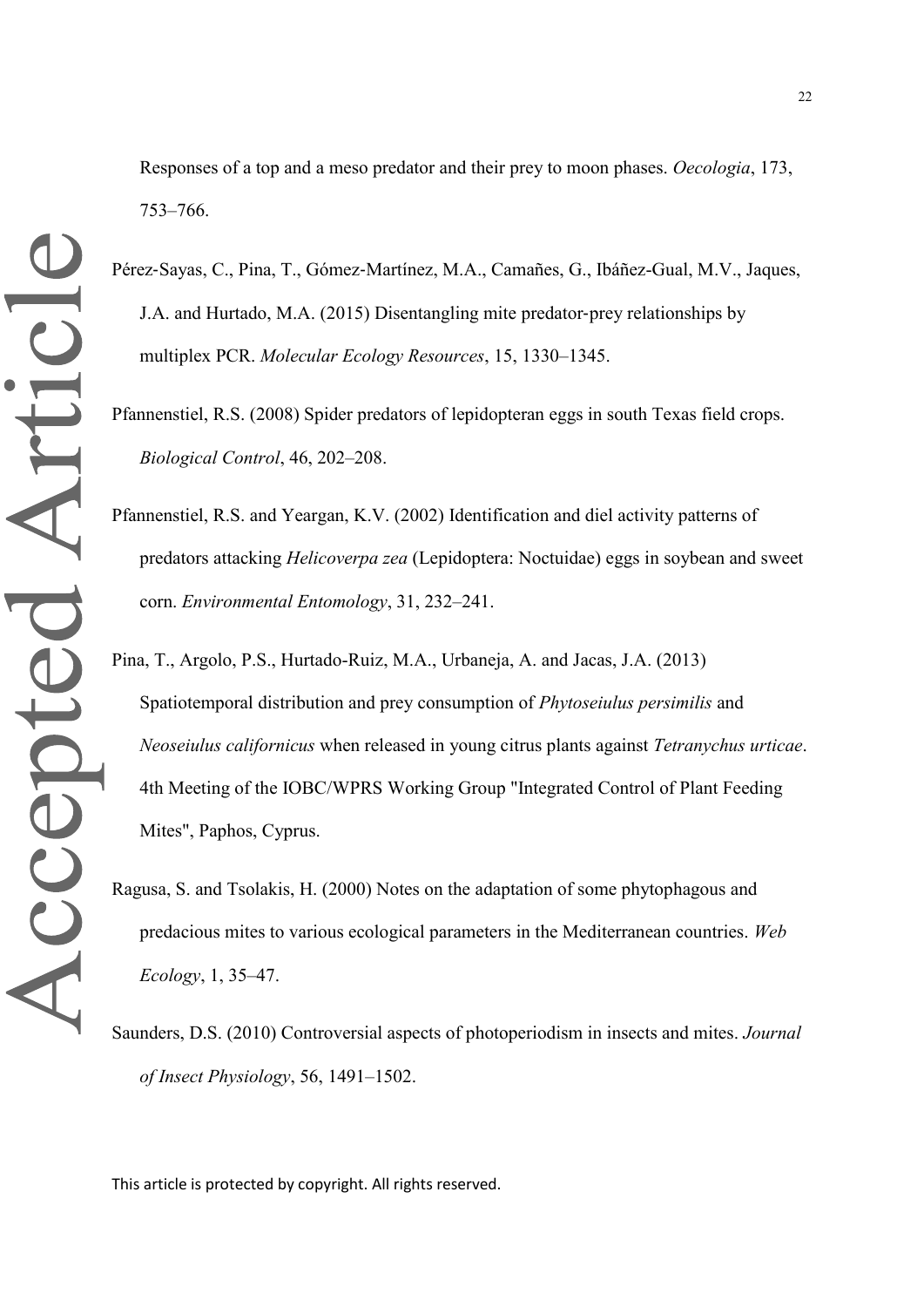- Schoener, T.W. (1974) Resource partitioning in ecological communities. *Science*, 185, 27– 39.
- Smith, J.C. and Newsom, L.D. (1970) Laboratory evaluation of *Amblyseius fallacis* as a predator of tetranychid mites. *Journal of Economic Entomology*, 63, 1876–1878.
- Snyder, W.E. (2009) Coccinellids in diverse communities: which niche fits? *Biological Control*, 51, 323–335.
- Straub, C.S., Finke, D.L. and Snyder, W.E. (2008) Are the conservation of natural enemy biodiversity and biological control compatible goals? *Biological Control*, 45, 225–237.
- Sudo, M. and Osakabe, M. (2011) Do plant mites commonly prefer the underside of leaves? *Experimental and Applied Acarology*, 55, 25–38.
- Suzuki, T., Kojima, T., Takeda, M. and Sakuma, M. (2013) Photo-orientation regulates seasonal habitat selection in the two-spotted spider mite, *Tetranychus urticae*. *Journal of Experimental Biology*, 216, 977–983.
- Tachi, F. and Osakabe, M. (2012) Vulnerability and behavioral response to ultraviolet radiation in the components of a foliar mite prey-predator system. *Naturwissenschaften*, 99, 1031–1038.
- Tachi, F. and Osakabe, M. (2014) Spectrum-specific UV egg damage and dispersal responses in the phytoseiid predatory mite *Neoseiulus californicus* (Acari: Phytoseiidae). *Environmental Entomology*, 43, 787–794.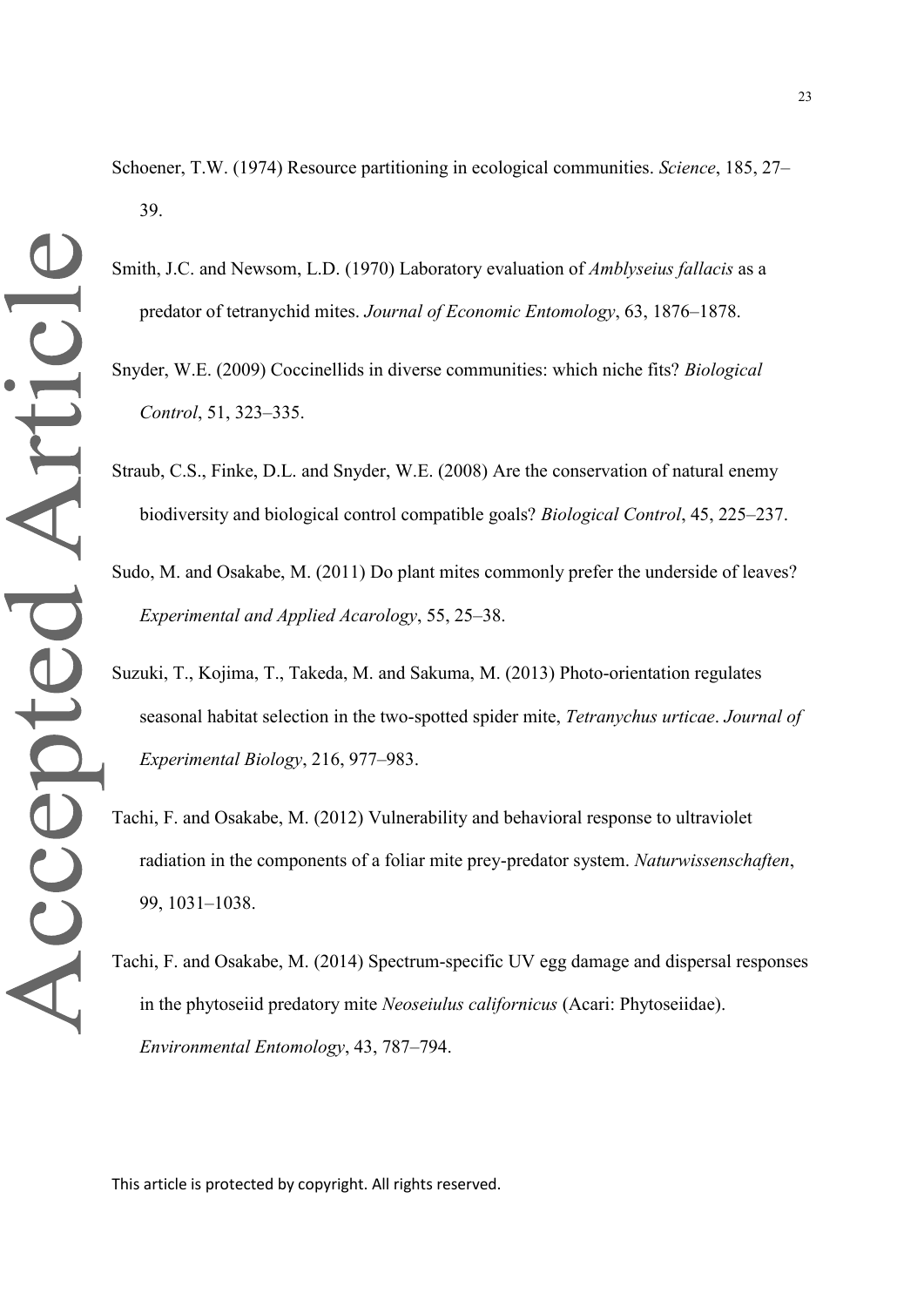- Takafuji, A. (1994) Variation in diapause characteristics and its consequences on population phenomena in the two-spotted spider mite, *Tetranychus urticae* Koch. *Insect Life-cycle Polymorphism* (ed. H.V. Danks), pp. 113–132. Springer, Netherlands.
- Veerman, A. (1992) Diapause in phytoseiid mites: a review. *Experimental and Applied Acarology*, 14, 1–60.
- Vickerman, G.P. and Sunderland, K.D. (1975) Arthropods in cereal crops: nocturnal activity, vertical distribution and aphid predation. *Journal of Applied Ecology*, 12, 755–766.
- Villanueva, R.T. and Childers, C.C. (2005) Diurnal and spatial patterns of Phytoseiidae in the citrus canopy. *Experimental and Applied Acarology*, 35, 269–280.
- Weber, D.C., Pfannenstiel, R.S. and Lundgren, J.G. (2008) Diel predation pattern assessment and exploitation of sentinel prey: new interpretations of community and individual behaviors. *Proceedings of the 3rd International Symposium on Biological Control of Arthropods* (eds. P.G. Mason, D.R. Gillespie & C. Vincent), pp. 485–494. Christchurch, New Zealand.
- Woltz, J.M. and Landis, D.A. (2014) Comparison of sampling methods of *Aphis glycines* predators across the diel cycle. *Journal of Applied Entomology*, 138, 475–484.
- Ximenez-Embun, M.G., Zaviezo, T., and Grez, A. (2014) Seasonal, spatial and diel partitioning of *Acyrthosiphon pisum* (Hemiptera: Aphididae) predators and predation in alfalfa fields. *Biological Control*, 69, 1–7.

Zar, J.H. (2010) Biostatistical analysis. Fifth Edition. Prentice Hall, Inc., New Jersey.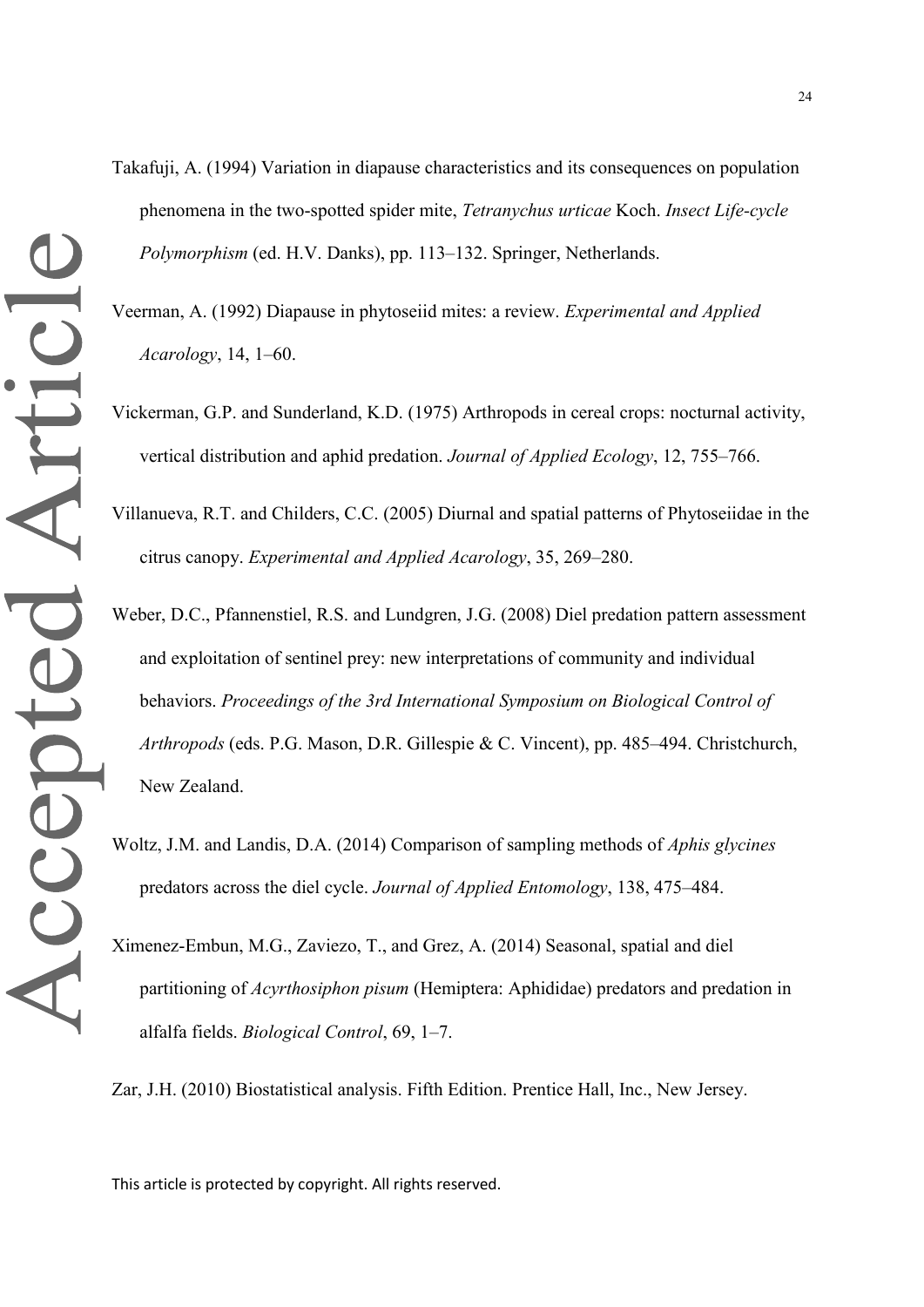Zhang, Z.Q. (2003) *Mites of Greenhouses: Identification, Biology and Control*. CABI Publishing, Wallingford.

Zilahi-Balogh, G.M.G., Shipp, J.L., Cloutier, C. and Brodeur, J. (2007) Predation by *Neoseiulus cucumeris* on western flower thrips, and its oviposition on greenhouse cucumber under winter vs. summer conditions in a temperate climate. *Biological Control*, 40, 160–167.

Manuscript received October 12, 2016

Final version received May 21, 2017

Accepted May 31, 2017

**Table 1** Statistical parameters of the logistic regression analysis of the attacks performed within an hour, considering season and time of day as factors. Logistic regressions fitted for all species were significant ( $P < 0.05$ ).

|             |        |    |                | Phytoseiulus persimilis Neoseiulus californicus |              |           | Euseius stipulatus <sup>†</sup> |                |           |
|-------------|--------|----|----------------|-------------------------------------------------|--------------|-----------|---------------------------------|----------------|-----------|
|             | Ý      | df | $\overline{P}$ | $\chi^2$                                        |              | $df \t P$ | $\mathscr{V}$                   |                | $df \t P$ |
| Season      | 6.574  | 1  | 0.010          | 4.980                                           | $\mathbf{1}$ | 0.026     | 0.315                           | $\overline{1}$ | 0.574     |
| Time of day |        |    |                | 46.182 15 < 0.001 13.311 15 0.578               |              |           | 18.501                          |                | 15 0.237  |
| Interaction | 47.594 |    | $15 \le 0.001$ | 34.985                                          | 15           | 0.003     | 17.222                          | -15            | 0.306     |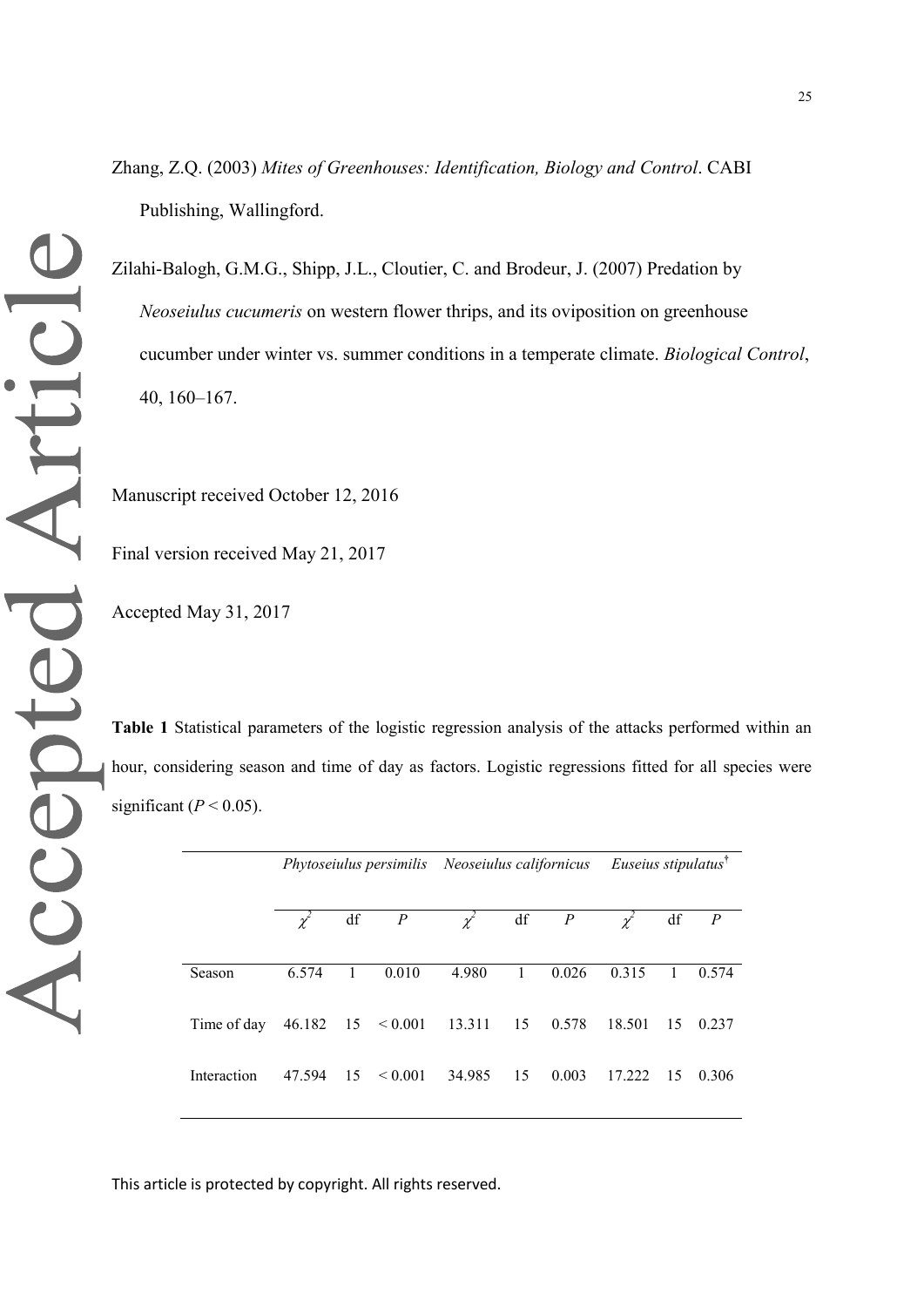<sup>†</sup>As the "season  $\times$  time of day" interaction was not significant, the model was further depurated excluding this interaction. New *P-*values are presented in the text.

**Table 2** Diel predation pattern of attacks (# attacking individuals) by phytoseiid species and season. Mean time vector in a 24-hour time, with *P*-value, according to Rayleigh's test (the null hypothesis considers the uniformity of attacks by time of day).

|                    |        | # attacking           | Mean time       | 95% confidence     | $\boldsymbol{P}$ |
|--------------------|--------|-----------------------|-----------------|--------------------|------------------|
| Species            | Season | individuals           | vector          | interval           |                  |
|                    |        | (total # individuals) | (h:min)         | (Mean time vector) |                  |
|                    | Winter | 58 (282)              | 11:21           | $10:25 - 12:16$    | $\,<$            |
| Phytoseiulus       |        |                       |                 |                    | 0.001            |
| persimilis         | Summer | 142 (313)             |                 |                    | $\,<$            |
|                    |        |                       | 17:29           | 15:29-19:30        | 0.001            |
|                    |        |                       |                 |                    |                  |
|                    | Winter | 32(251)               | 09:50           | $08:12 - 11:28$    | $<\,$            |
| Neoseiulus         |        |                       |                 |                    | 0.001            |
| californicus       |        | 54 (300)              |                 |                    | $\,<$            |
|                    | Summer |                       | 22:46           | $21:15 - 00:18$    | 0.001            |
|                    |        |                       |                 |                    |                  |
|                    | Winter | 31 (314)              | $N/A^{\dagger}$ | N/A                | N/A              |
| Euseius stipulatus | Summer | 59 (328)              | N/A             | N/A                | N/A              |
|                    |        |                       |                 |                    |                  |

**†** N/A: not applicable

Accepted Article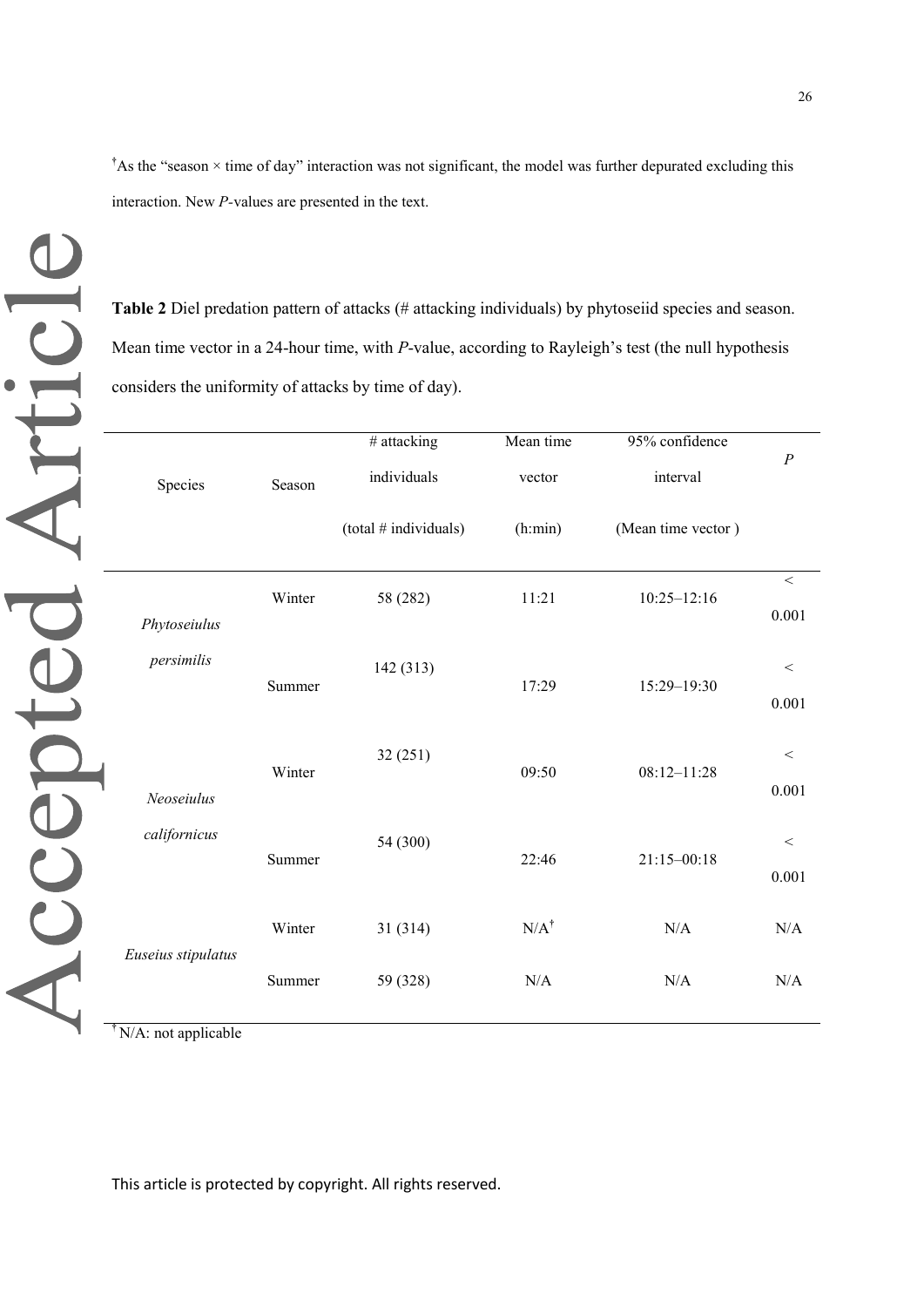**Fig. 1** Diel pattern of *Tetranychus urticae* predation by phytoseiid species (*Phytoseiulus persimilis* [A] and *Neoseiulus californicus* [B]) presented in columns according to season (winter and summer). Bars in the circular graphs represent the percentage of attacks by time of day (time point), with 00:00 h (solar time) as midnight. The line running from the center of the diagram to the outer edge and the arc represent the mean time vector and 95% confidence interval, respectively.